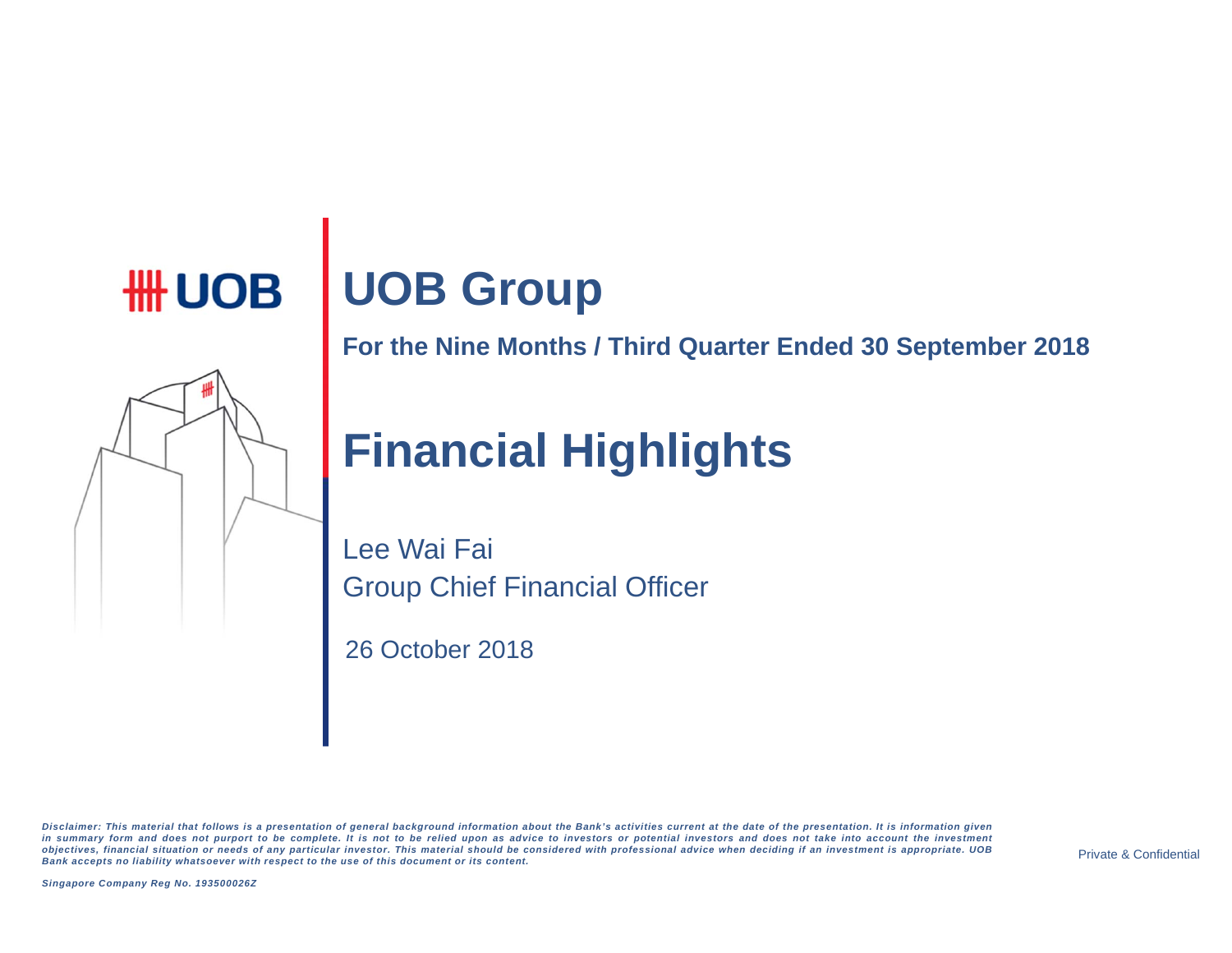

### **Highlights**

#### **Resilient earnings supported by strong balance sheet**

#### **9M18 earnings of \$3.09 billion 22% YoY 3Q18 earnings at \$1.04 billion 17% YoY; 4% QoQ**

- Total income rose 9% to \$6.9 billion led by strong growth in both net interest income and net fee and commission income
- •Assets quality stable with improved NPL ratio
- •Return on risk-weighted assets at 2%
- •CET1 at 14.1%; LCR at 142% and NSFR at 110%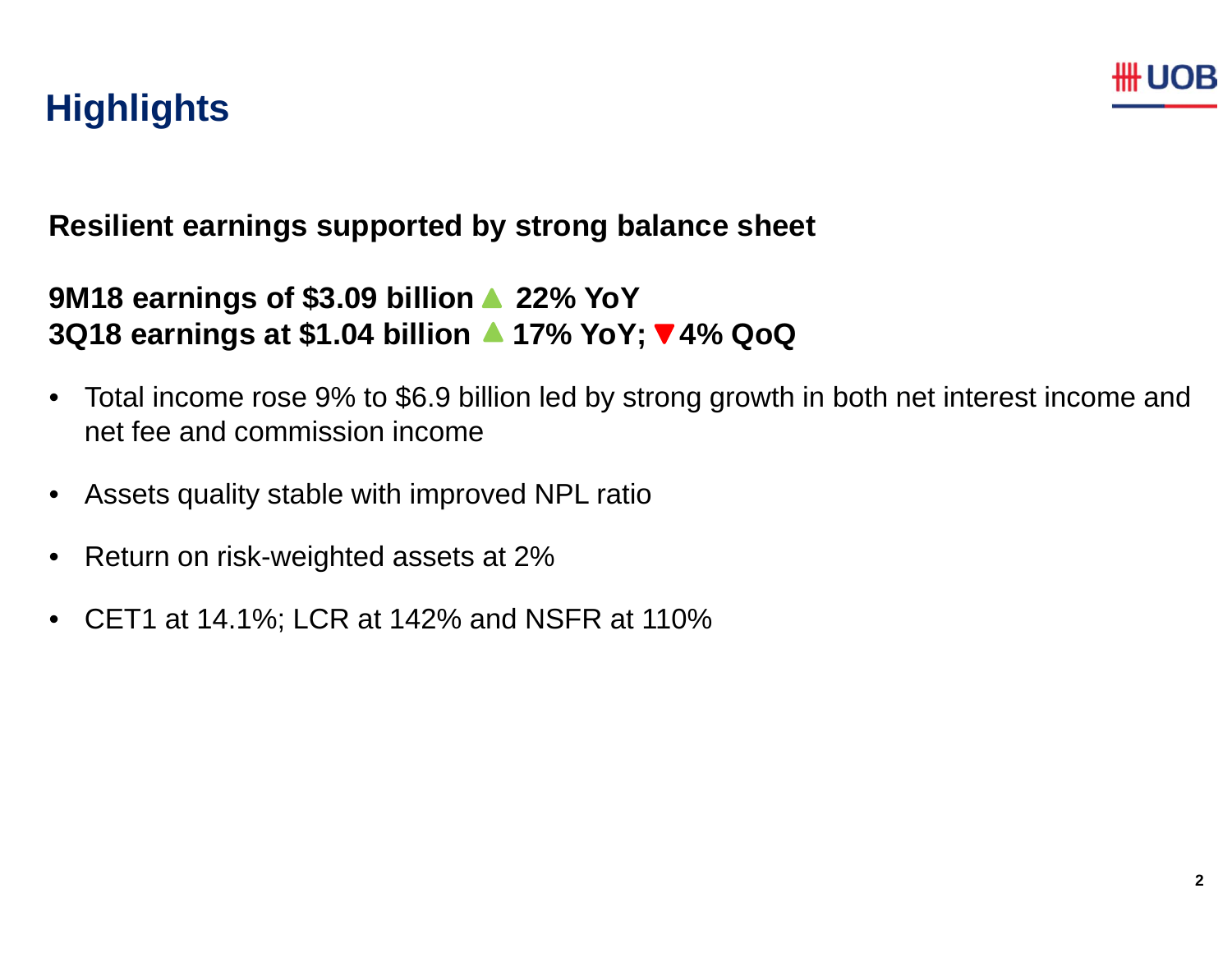

#### **New high nine months earnings surpassing \$3 billion**

|                         | <b>9M18</b>   | <b>9M17</b>   | $YOY + / (-)$ |                             |
|-------------------------|---------------|---------------|---------------|-----------------------------|
|                         | $\mathsf{Sm}$ | $\mathsf{Sm}$ | $\mathsf{Sm}$ | $\%$                        |
| Net interest income     | 4,612         | 4,067         | 544           | 13 $\triangle$              |
| Net fee income          | 1,500         | 1,364         | 136           | 10 $\triangle$              |
| <b>Other Non-NII</b>    | 789           | 900           | (111)         | $(12)$ $\blacktriangledown$ |
| <b>Total income</b>     | 6,901         | 6,331         | 569           | 9 A                         |
| Less: Total expenses    | 3,019         | 2,712         | 308           | 11 $\triangle$              |
| <b>Operating profit</b> | 3,881         | 3,619         | 262           | $7 \triangle$               |
| Less: Total allowances  | 265           | 587           | (322)         | $(55)$ $\blacktriangledown$ |
| Add: Assoc & JV         | 106           | 88            | 18            | 20<br>$\blacktriangle$      |
| Net profit              | 3,092         | 2,535         | 557           | 22 $\blacktriangle$         |

- • Net interest income (NII) rose 13% lifted by higher net interest margin and healthy loan growth.
- • Higher net fee income driven by strong growth in loan-related, fund management, credit card and wealth management fees.
- • Lower Non-NII mainly due to lower net gains from investment securities and trading income.
- • Expenses increased due to higher performance-related staff costs and IT-related investments.
- •Allowances more than halved.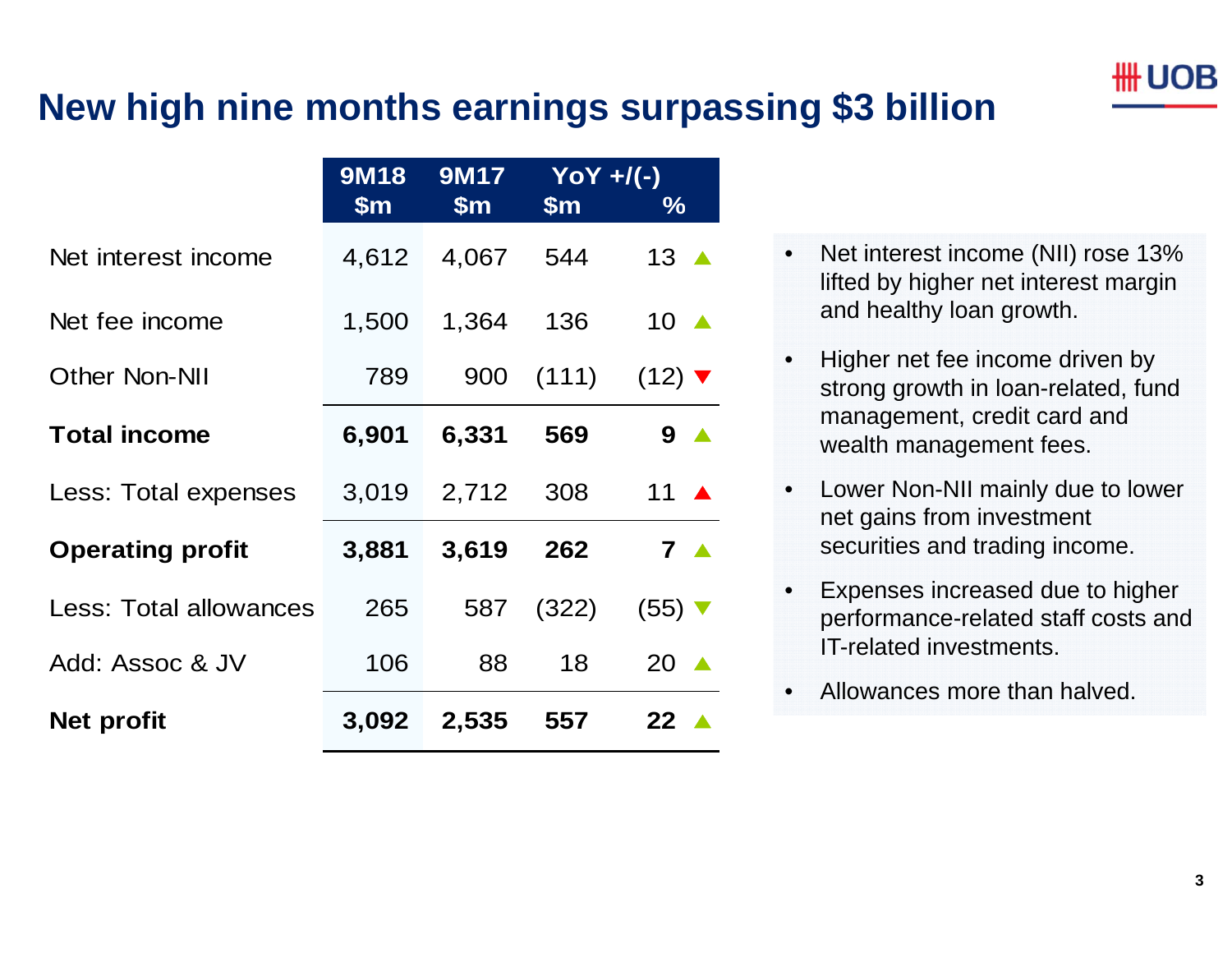#### **Third quarter earnings exceeding \$1 billion**

|                               | <b>3Q18</b><br><b>3Q17</b> |               | $YOY + / (-)$  |                             |
|-------------------------------|----------------------------|---------------|----------------|-----------------------------|
|                               | $\mathsf{Sm}$              | $\mathsf{Sm}$ | $\mathsf{Sm}$  | $\frac{1}{2}$               |
| Net interest income           | 1,599                      | 1,408         | 191            | 14 $\triangle$              |
| Net fee income                | 484                        | 477           | $\overline{7}$ | $2^{\triangle}$             |
| <b>Other Non-NII</b>          | 244                        | 279           | (35)           | $(13)$ $\blacktriangledown$ |
| <b>Total income</b>           | 2,327                      | 2,164         | 163            | 8 <sub>A</sub>              |
| Less: Total expenses          | 1,011                      | 900           | 111            | 12 $\triangle$              |
| <b>Operating profit</b>       | 1,317                      | 1,265         | 52             | $4 \triangle$               |
| <b>Less: Total allowances</b> | 95                         | 221           | (126)          | $(57)$ V                    |
| Add: Assoc & JV               | 25                         | 29            | (5)            | $(16)$ $\blacktriangledown$ |
| Net profit                    | 1,037                      | 883           | 154            | 17 ▲                        |

- • Higher net interest income driven by healthy loan growth and net interest margin uplift of 2bps.
- • Higher net fee income due to broad-based growth in loanrelated, credit card and traderelated fees.
- • Expenses increased due to staff costs and IT investments.
- •Allowances more than halved.

## UOB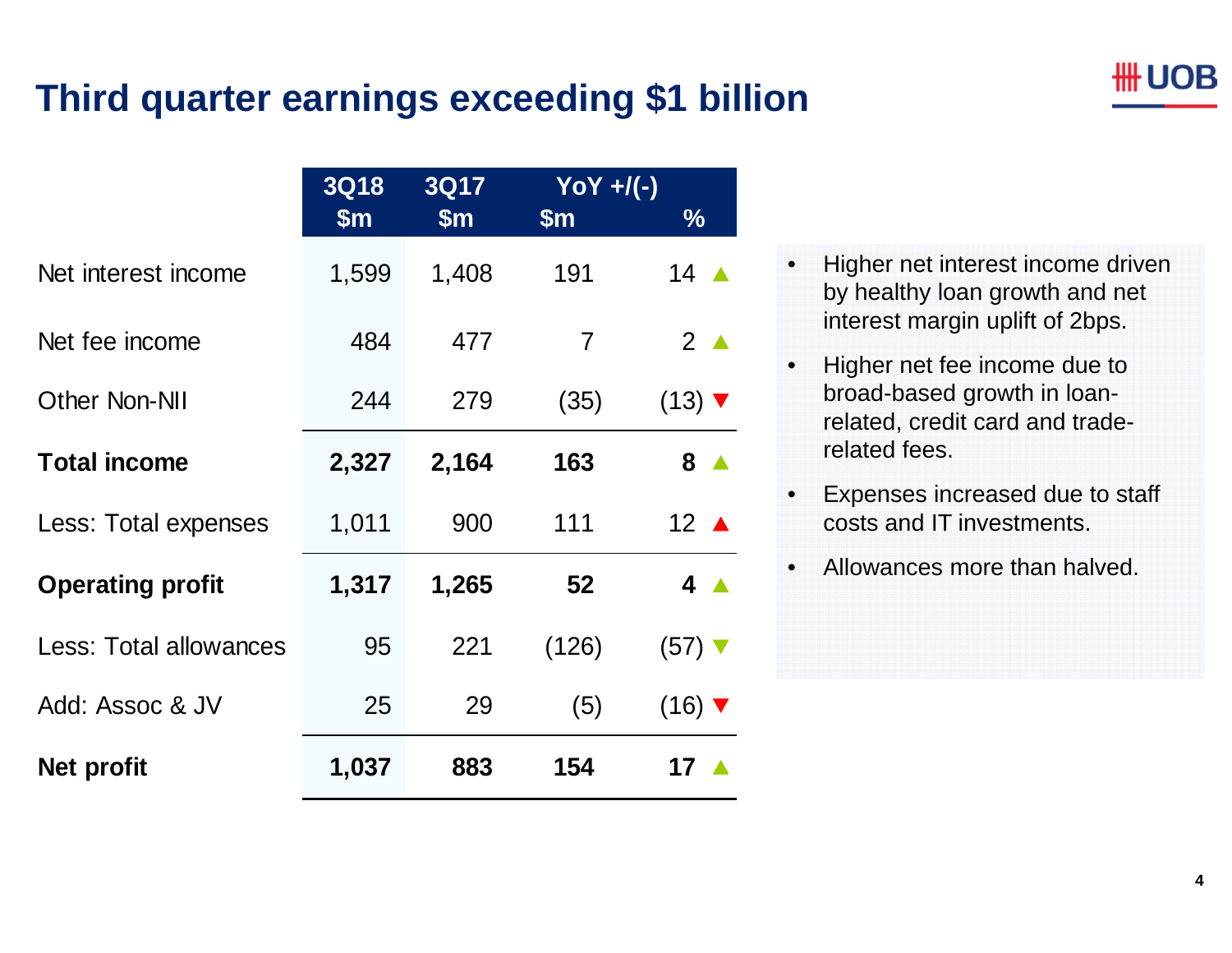#### **Net earnings 4% lower QoQ**

|                         | <b>3Q18</b><br>$\mathsf{S}$ m | <b>2Q18</b><br>$\mathsf{S}$ m | $QoQ +/(-)$<br>$\mathsf{Sm}$ | $\frac{0}{0}$               |
|-------------------------|-------------------------------|-------------------------------|------------------------------|-----------------------------|
| Net interest income     | 1,599                         | 1,542                         | 57                           | $4 \triangle$               |
| Net fee income          | 484                           | 498                           | (14)                         | $(3)$ $\blacktriangledown$  |
| <b>Other Non-NII</b>    | 244                           | 302                           | (58)                         | $(19)$ $\blacktriangledown$ |
| <b>Total income</b>     | 2,327                         | 2,342                         | (15)                         | $(1)$ $\blacktriangledown$  |
| Less: Total expenses    | 1,011                         | 1,022                         | (11)                         | $(1)$ $\blacktriangledown$  |
| <b>Operating profit</b> | 1,317                         | 1,320                         | (4)                          | $(0)$ $\blacktriangledown$  |
| Less: Total allowances  | 95                            | 90                            | 5                            | $5 \triangle$               |
| Add: Assoc & JV         | 25                            | 52                            | (28)                         | $(53)$ $\blacktriangledown$ |
| <b>Net profit</b>       | 1,037                         | 1,077                         | (39)                         | $(4)$ $\blacktriangledown$  |

Slight decline in net profit due to:

- • Lower contributions from associates due to non-recurring gains LQ
- $\bullet$  Allowances increased marginally by 5%.

**\#UOB**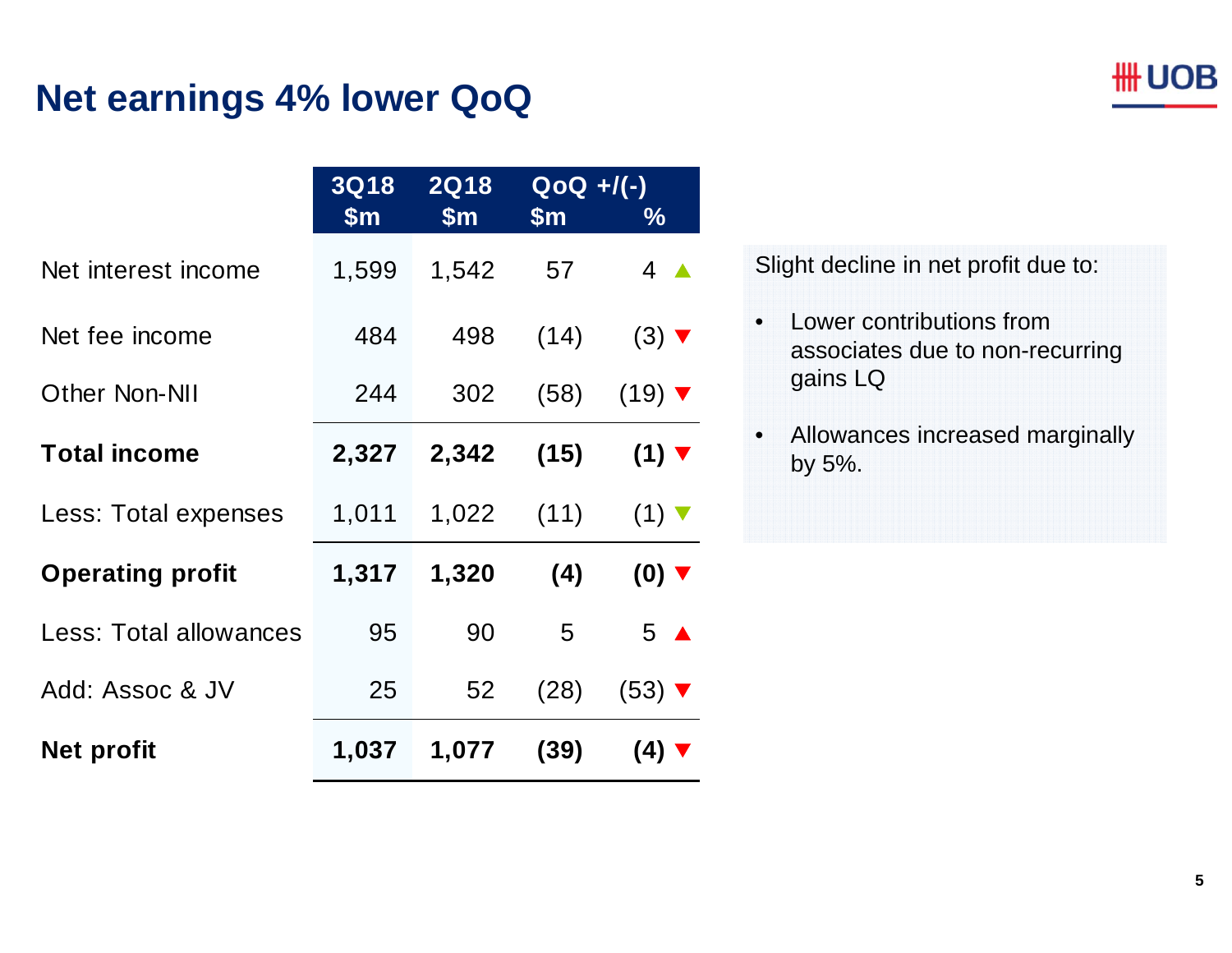

#### **Higher NII lifted by stable margin and loan growth**

**Net Interest Income (NII) and Margin**

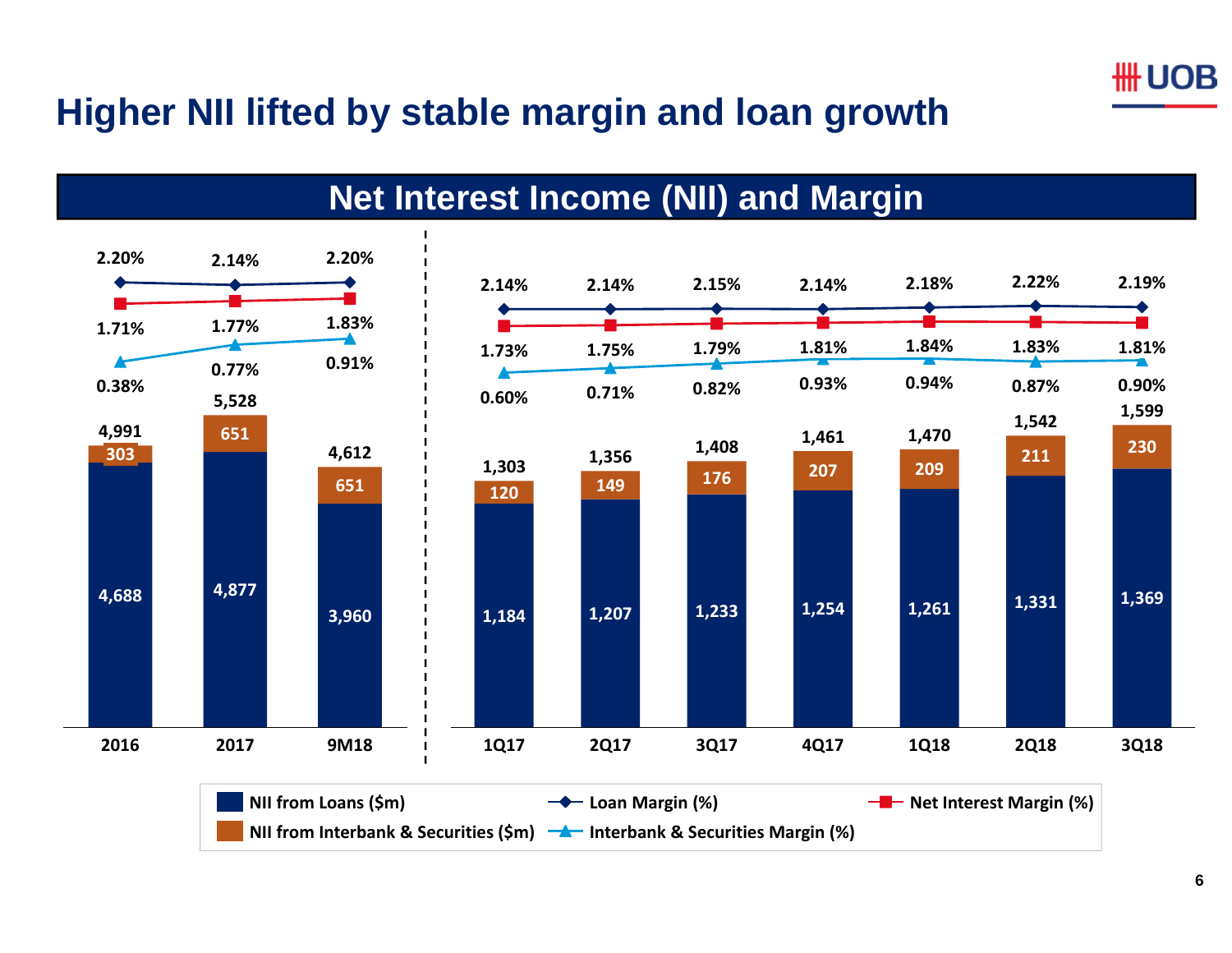#### **Leverage strong capital position to drive loan growth on the back of rising interest rate environment**

#### **Well positioned to tap on opportunities for NII growth**



#### **Strong capital base and improvement in RoRWA Steady loan momentum and healthy NIM**



- **Strong capital** provided opportunities to capture higher loans growth.
- **Exercise** Competitive pricing for loan growth.
- Supported by **debt issuances and deposit growth** to maintain stable funding portfolio.

## UOB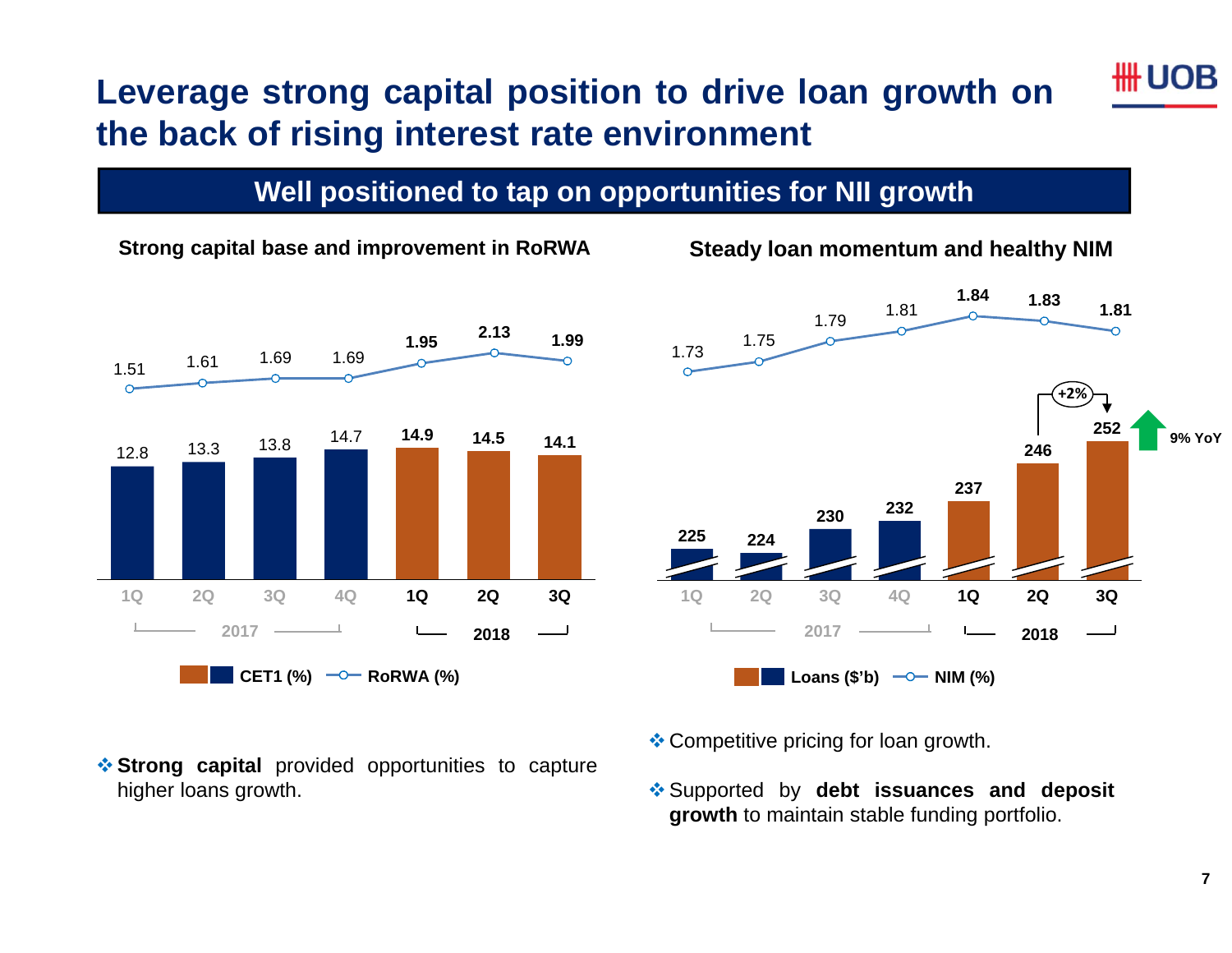

#### **YoY Fee income continued to perform well**



Note: 1. Expenses directly attributable to the fee income are presented net of fee income. Certain comparative figures have been restated to conform with the current period's presentation.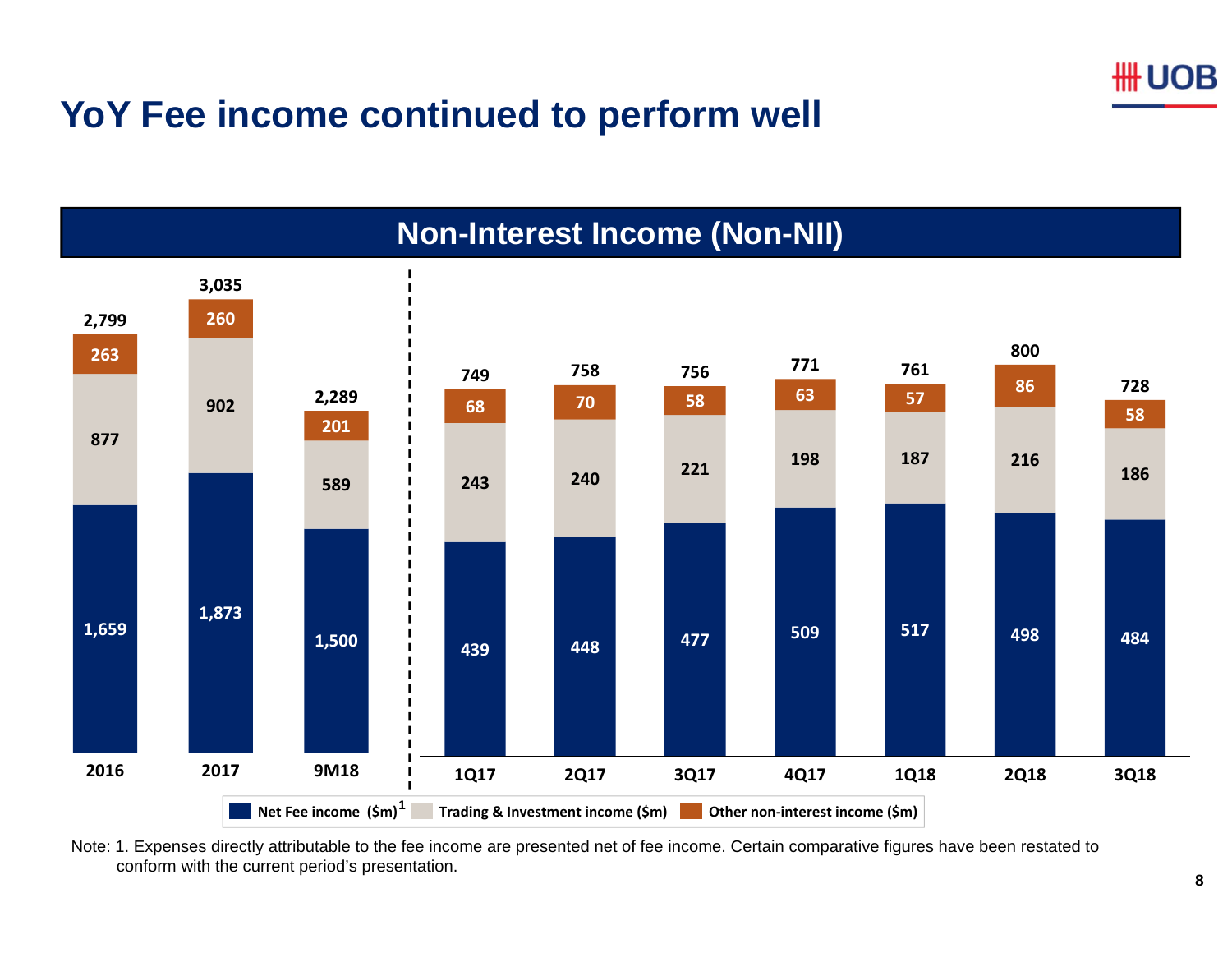#### ## UOB

# **Cost/Income ratio improved QoQ to 43.4%**

**Operating Expenses and Cost / Income Ratio**



Note: Expenses directly attributable to the fee income are presented net of fee income. Certain comparative figures have been restated to conform with the current period's presentation.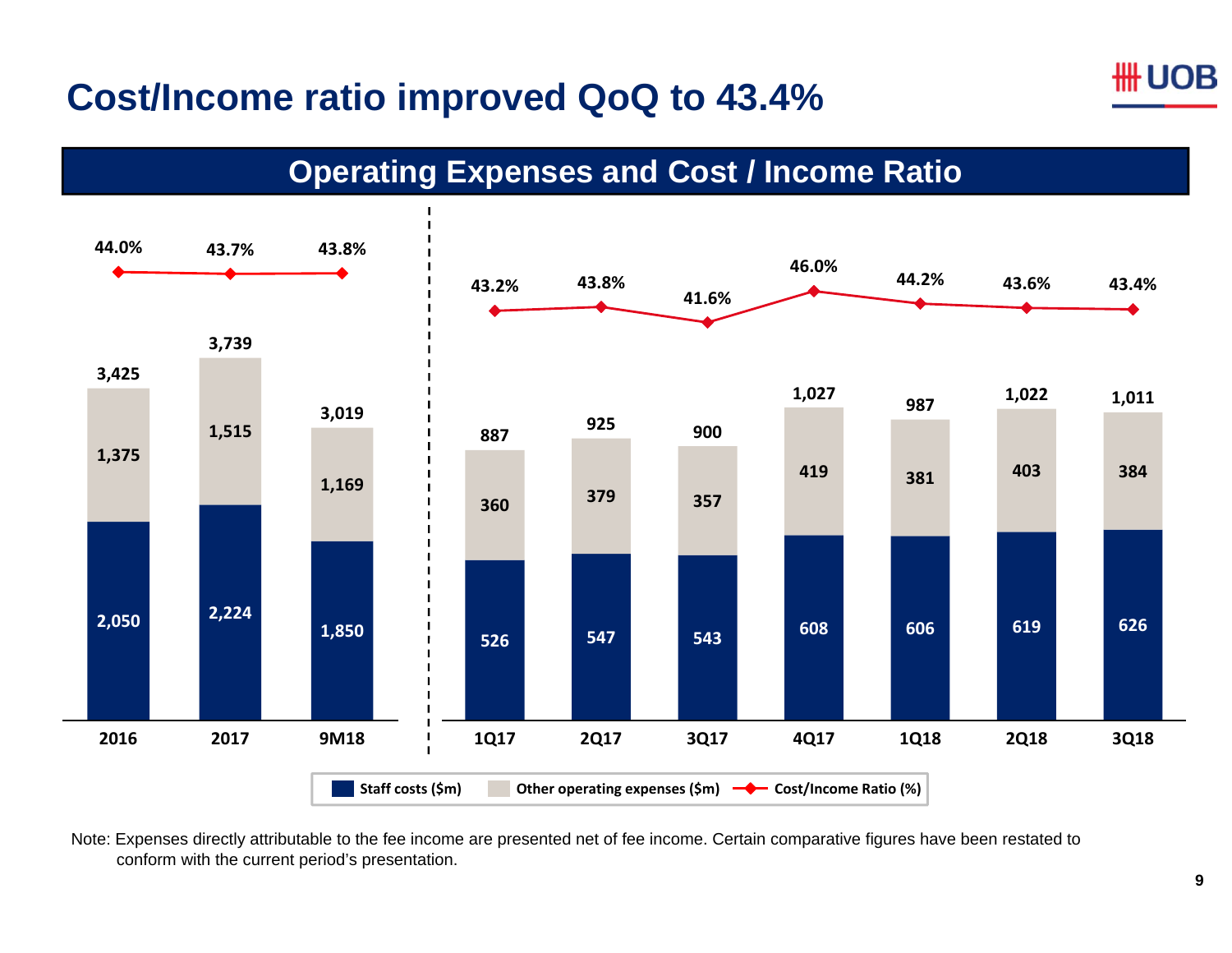#### **HH UOB**

#### **Total credit costs increased to 18 bps**



| Allowances on all exposures                           | 2016  | 2017  | <b>9M18</b> | <b>1Q17</b> | <b>2Q17</b> | <b>3Q17</b> | <b>4Q17</b> | <b>1Q18</b> | <b>2Q18</b> | 3Q18 |
|-------------------------------------------------------|-------|-------|-------------|-------------|-------------|-------------|-------------|-------------|-------------|------|
| Allowances for Non-Impaired Loans and<br>others (\$m) | (349) | (747) | 25          | (93)        | 12          | (26)        | (641)       | (9)         | 27          | 8    |
| Allowances for Impaired Loans and<br>others (\$m)     | 942   | ,475  | 239         | 279         | 168         | 247         | 781         | 88          | 64          | 87   |
| Total Allowances (\$m)                                | 594   | 727   | 265         | 186         | 180         | 221         | 140         | 80          | 90          | 95   |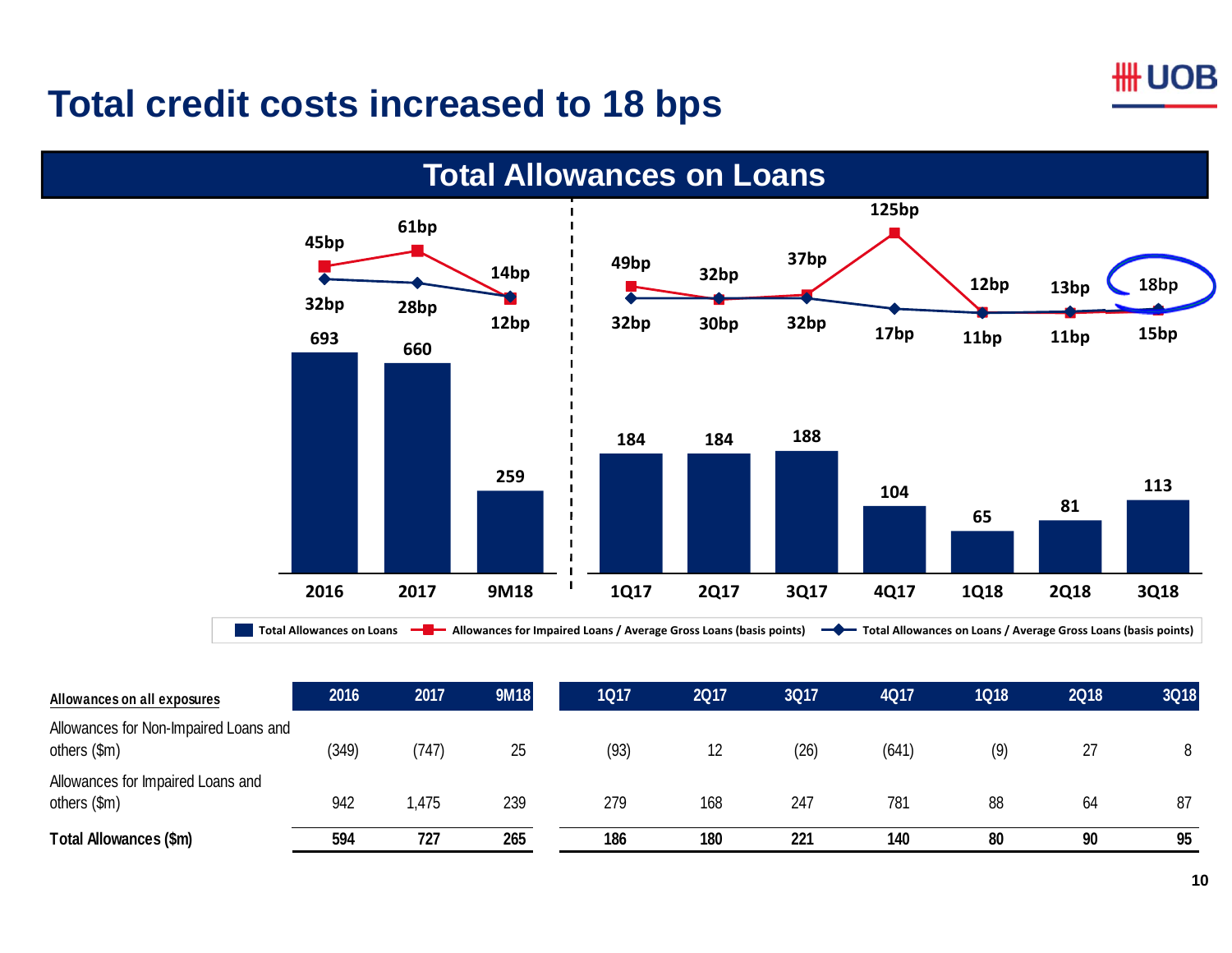#### **New NPA formation stayed at normalised level**

|                                          | <b>1Q17</b><br>\$m\$ | <b>2Q17</b><br>$\mathsf{Sm}$ | <b>3Q17</b><br>\$m\$ | 4Q17<br>\$m\$ | <b>1Q18</b><br>\$m\$ | <b>2Q18</b><br>\$m\$ | <b>3Q18</b><br>\$m\$ |
|------------------------------------------|----------------------|------------------------------|----------------------|---------------|----------------------|----------------------|----------------------|
| NPA at start of period                   | 3,480                | 3,543                        | 3,587                | 3,919         | 4,389                | 4,323                | 4,404                |
| New NPA                                  | 424                  | 537                          | 799                  | 1,167         | 416                  | 436                  | 475                  |
| Upgrades, recoveries<br>and translations | (293)                | (255)                        | (369)                | (354)         | (310)                | (212)                | (398)                |
| Write-offs                               | (68)                 | (238)                        | (98)                 | (343)         | (172)                | (143)                | (107)                |
| NPA at end of period                     | 3,543                | 3,587                        | 3,919                | 4,389         | 4,323                | 4,404                | 4,374                |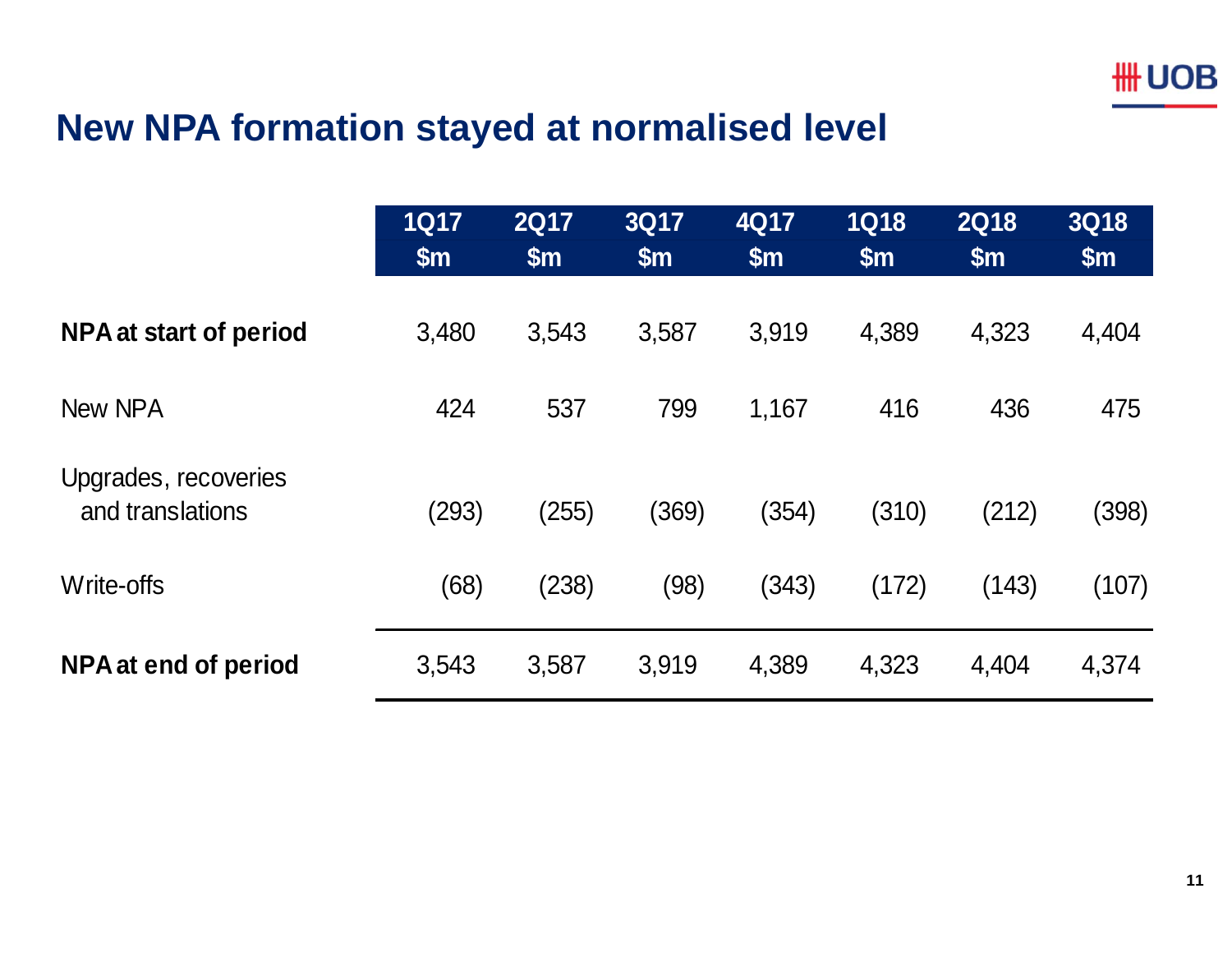# **NPL ratio improved to 1.6%**

#### **HH UOB**



Note*:* Non-performing loans by geography are classified according to where credit risks reside, largely represented by the borrower's country of incorporation/operation (for non-individuals) and residence (for individuals).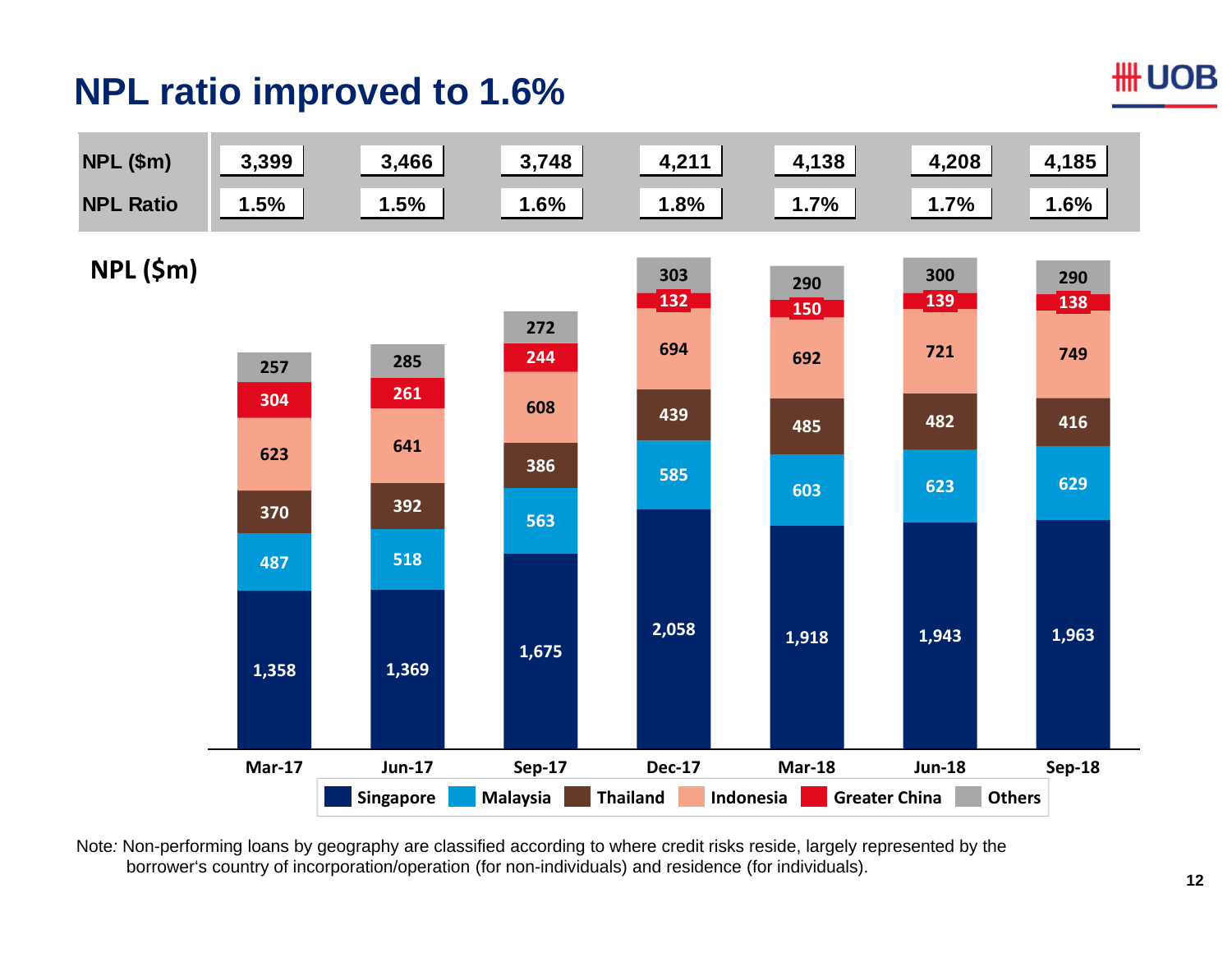### **Adequate NPA coverage**

| Total Allowances (\$m)               | 4,132 | 4,062 | 4,190 | 3,990 | 3,913 | 3,935 | 3,935 |
|--------------------------------------|-------|-------|-------|-------|-------|-------|-------|
| NPA coverage (%)                     | 117   | 113   | 107   | 91    | 91    | 89    | 90    |
| <b>Unsecured NPA</b><br>coverage (%) | 232   | 232   | 223   | 187   | 190   | 190   | 189   |

**Total Allowances (\$m)**



#### **HH UOB**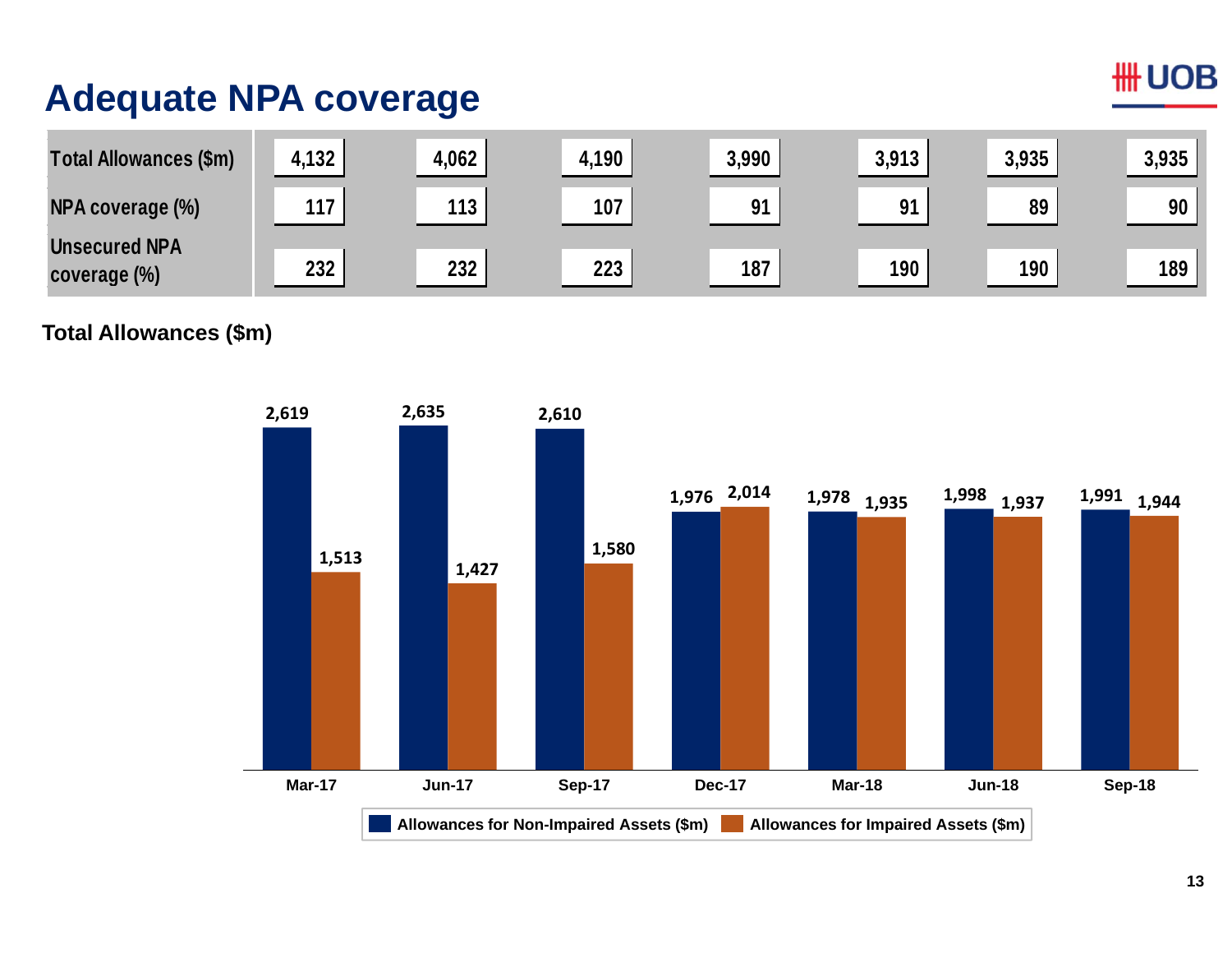# **Strong capital supported broad-based loan growth across the Group**

## UOB

|                      |                 |                                         |                           |                                  |                          | <b>Sep-18</b> |     |
|----------------------|-----------------|-----------------------------------------|---------------------------|----------------------------------|--------------------------|---------------|-----|
| <b>Gross Loans</b>   | \$ <sub>b</sub> | <b>Sep-18 Sep-17</b><br>\$ <sub>b</sub> | $+$ /(-)<br>$\frac{0}{6}$ | <b>Jun-18</b><br>\$ <sub>b</sub> | $+/(-)$<br>$\frac{0}{0}$ |               | 42% |
| Singapore            | 133             | 127                                     | 5                         | 131                              | $\overline{2}$           | 58%           |     |
| Regional:            | 95              | 84                                      | 14                        | 94                               | $\overline{2}$           |               |     |
| Malaysia             | 29              | 26                                      | 11                        | 29                               | (0)                      |               |     |
| <b>Thailand</b>      | 16              | 14                                      | 13                        | 16                               | $\overline{4}$           | <b>Sep-17</b> |     |
| Indonesia            | 11              | 11                                      | (1)                       | 11                               | $\overline{2}$           |               |     |
| <b>Greater China</b> | 39              | 32                                      | 23                        | 38                               | $\overline{2}$           |               | 43% |
| <b>Others</b>        | 27              | 23                                      | 15                        | 25                               | 5                        | 57%           |     |
| <b>Total</b>         | 255             | 234                                     | 9                         | 250                              | $\overline{2}$           |               |     |
|                      |                 |                                         |                           |                                  |                          |               |     |

Note: Loans by geography are classified according to where credit risks reside, largely represented by the borrower's country of incorporation/operation (for non-individuals) and residence (for individuals).

**Group Retail Group Wholesale**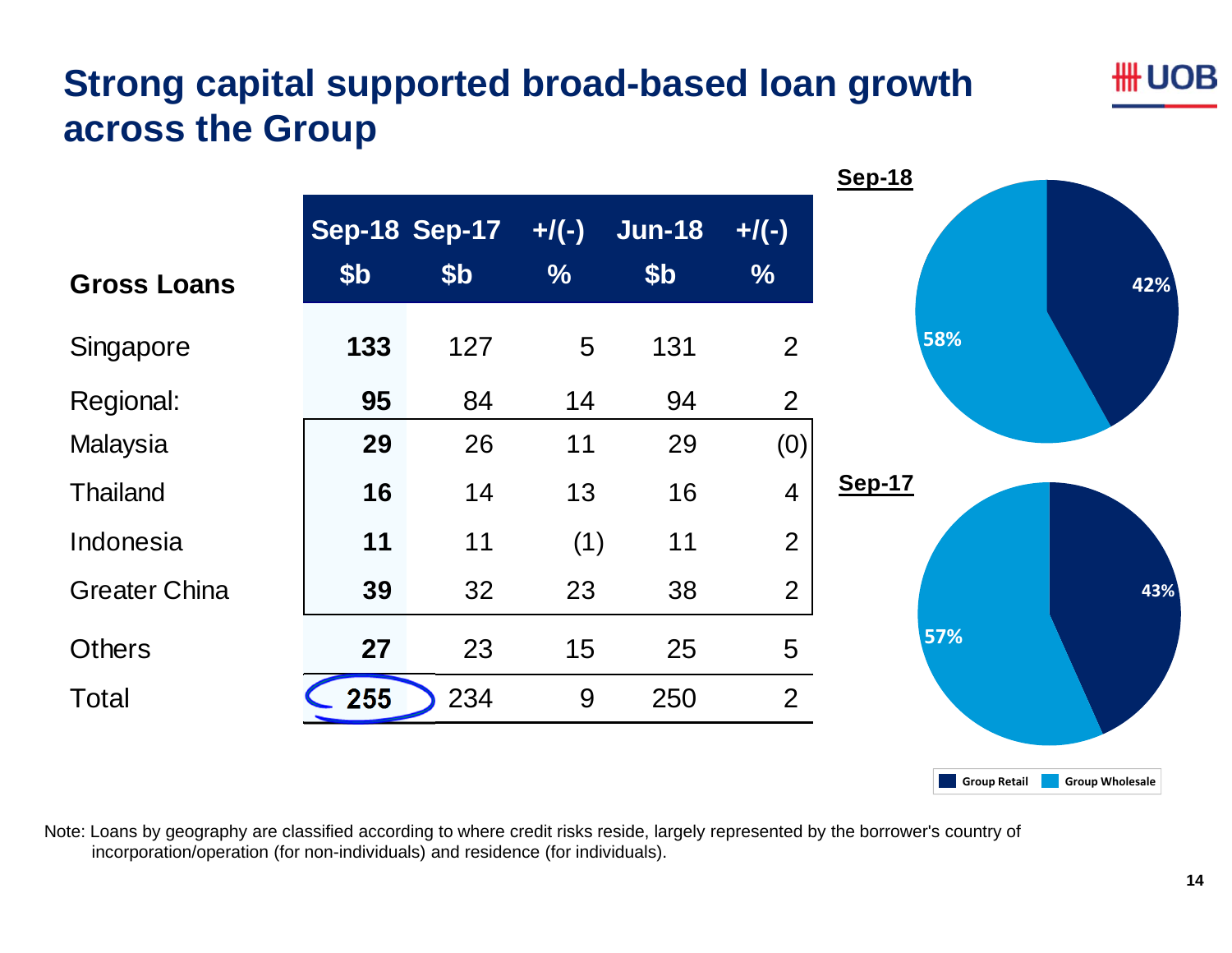### **Stable liquidity position with LCR at 142% and NSFR at 110%**

**Customer Loans and Deposits; LDR, LCR and NSFR**

**135%86.1% 85.8% 85.7% 154%86.7%142% 157% 142% 85.1%128%86.7%142%85.7%225 224 <sup>230</sup> <sup>232</sup> <sup>237</sup> <sup>246</sup> <sup>252</sup> <sup>260</sup> <sup>260</sup> <sup>268</sup> <sup>273</sup> <sup>274</sup> 288 <sup>294</sup>** Mar-17 Jun-17 Sep-17 Dec-17 Mar-18 Jun-18 Sep-18 **Net Customer Loans (\$b) Customer Deposits (\$b) Total LCR (%) Loan/Deposit Ratio (LDR) (%)** NSFR (%) 111 110 110

## UOB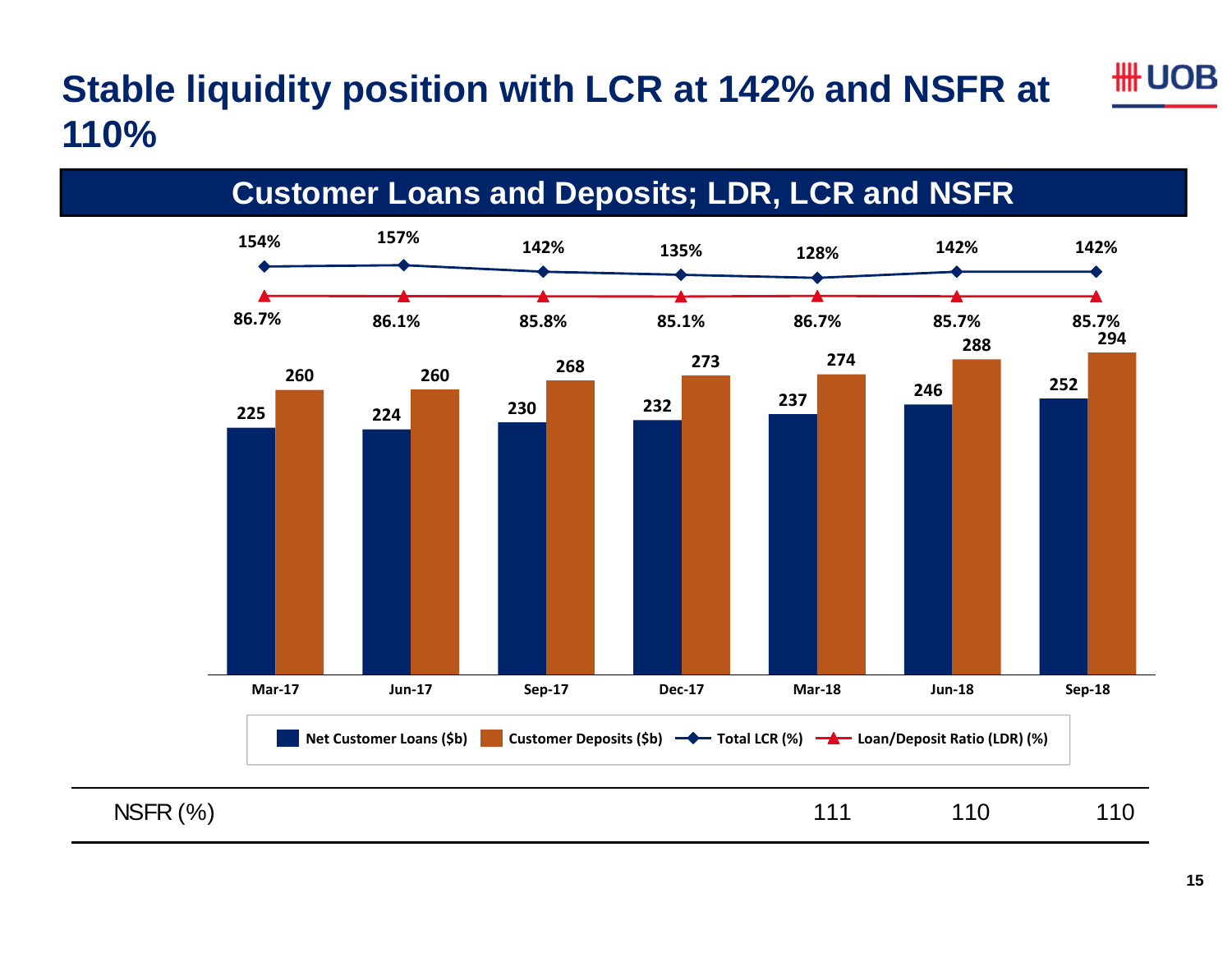# **Strong funding position in anticipation of further interest rate hikes**

|                 |                 |                |                 |                            | <u>טו -טסט</u> |
|-----------------|-----------------|----------------|-----------------|----------------------------|----------------|
| \$ <sub>b</sub> | \$ <sub>b</sub> | $\frac{9}{6}$  | \$ <sub>b</sub> | $+/(-)$<br>$\%$            |                |
| 197             | 184             | $\overline{7}$ | 192             | 3                          |                |
| 75              | 67              | 12             | 74              | 1                          |                |
| 30              | 28              | 8              | 30              | (1)                        |                |
| 18              | 15              | 14             | 17              | 6                          |                |
| 7               | $\overline{7}$  | (1)            | $\overline{7}$  | 3                          | <b>Sep-17</b>  |
| 20              | 16              | 21             | 20              | $\overline{0}$             |                |
| 22              | 18              | 23             | 22              | (0)                        |                |
| 294             | 268             | 9              | 288             | $\overline{2}$             |                |
| 41              | 41              | $\overline{0}$ | 48              | (15)                       |                |
| 334             | 309             | 8              | 335             | $\left( 0\right)$          |                |
|                 |                 |                |                 | Sep-18 Sep-17 +/(-) Jun-18 |                |



**HH UOB**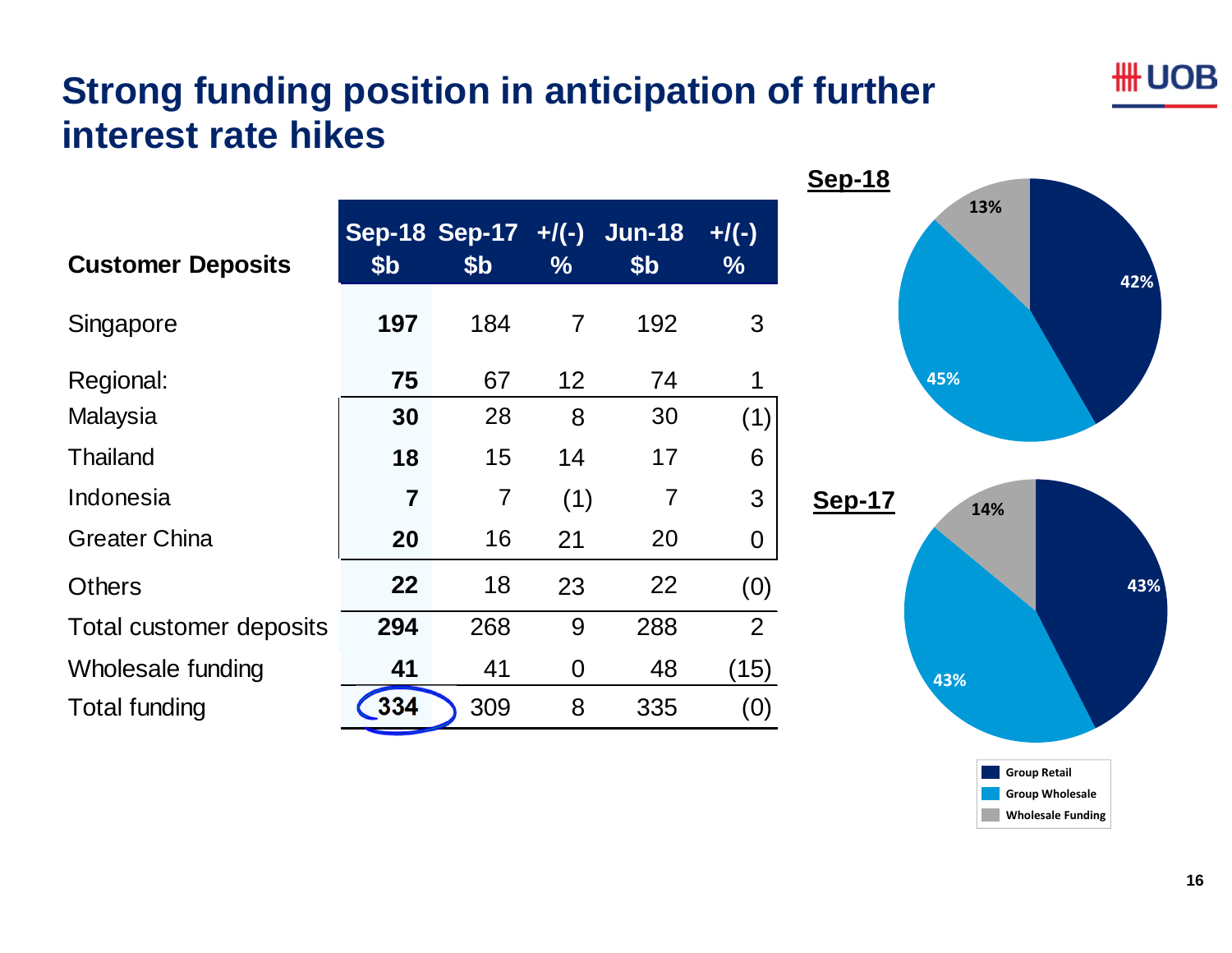#### **\#UOB**

#### **All business segments performed well**

|                                 | <b>9M18</b> | <b>9M17</b> | $+$ /(-)      |
|---------------------------------|-------------|-------------|---------------|
| <b>Segment Operating Profit</b> | \$m\$       | \$m\$       | $\frac{9}{6}$ |
| Group Retail (GR)               | 1,528       | 1,503       | 2             |
| Group Wholesale Banking (GWB)   | 2,248       | 2,028       | 11            |
| Global Markets (GM)             | 174         | 161         | 8             |
| Others <sup>*</sup>             | (69)        | (73)        | 6             |
| <b>Total</b>                    | 3,881       | 3,619       | 7             |
|                                 |             |             |               |

\* Comprises Investment Management, Central Treasury and Corporate Functions



**56%**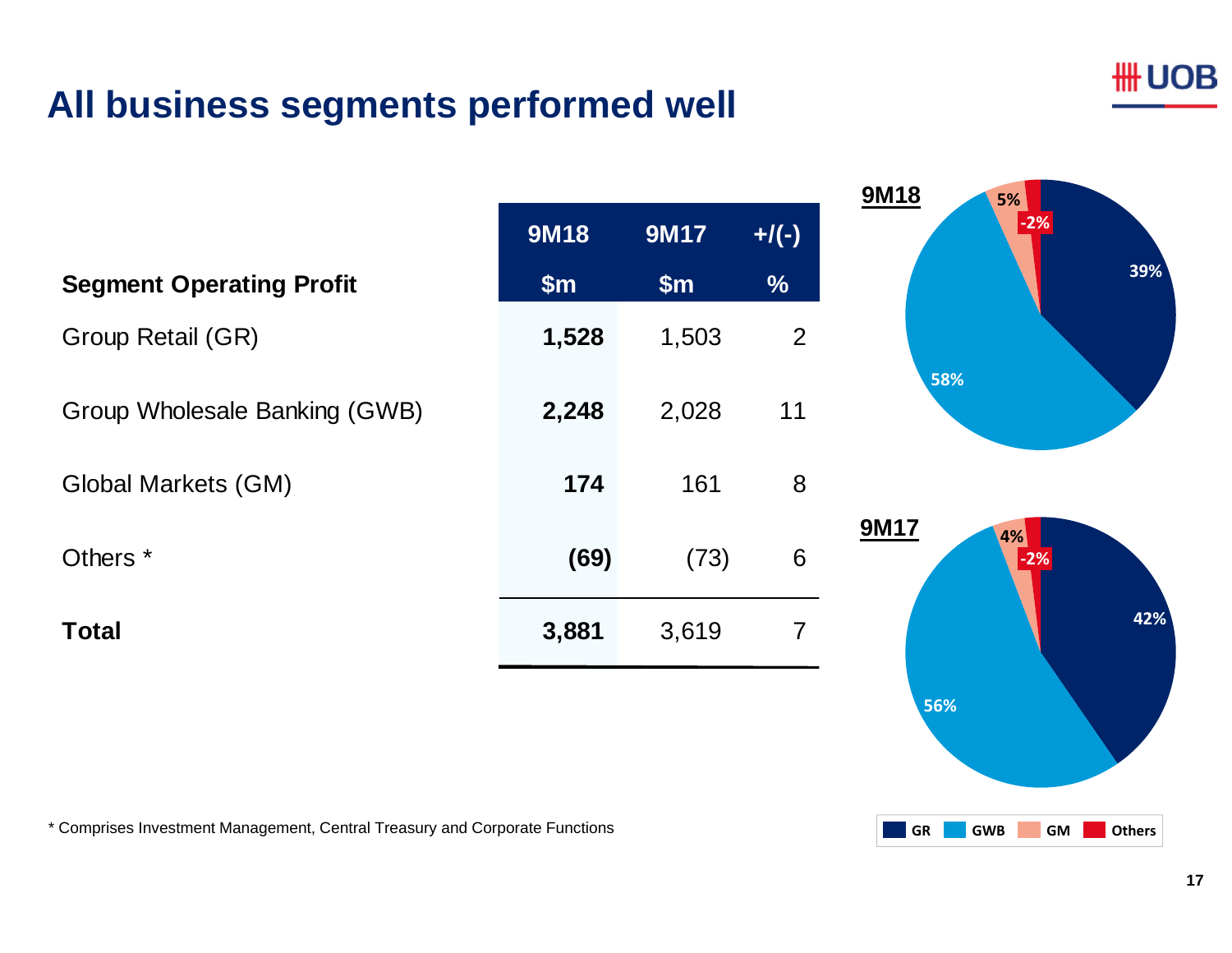#### **HH UOB**

#### **Regional operating profit up 11% YoY in constant currency**

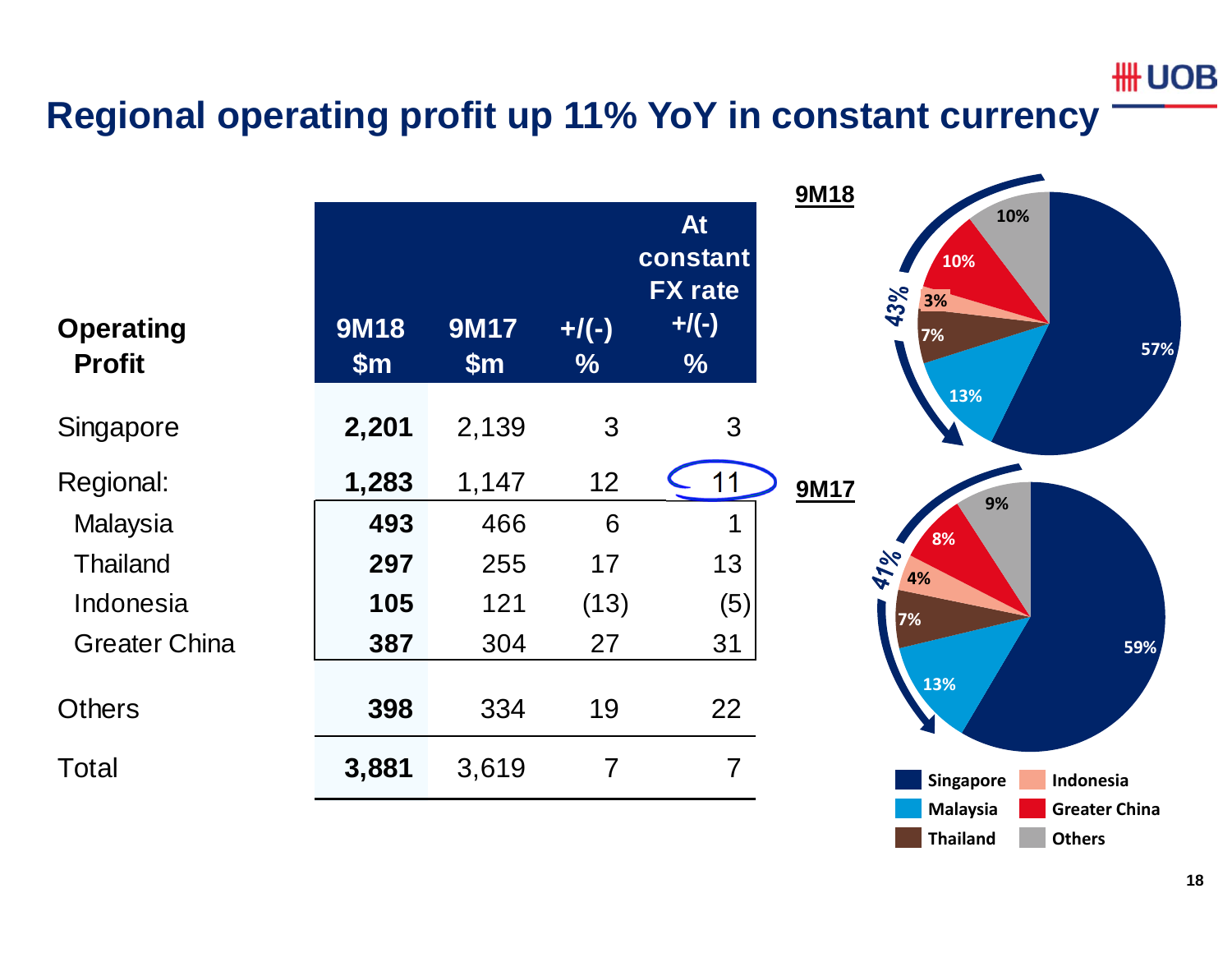

#### **Strong capital and leverage ratio**

#### **Capital Adequacy Ratios (CAR)**



Tier 22 CAR Tier 1 CAR Fully-loaded CET1 (%)

| <b>RWA</b><br>/ሮ৮<br>1 J L               | . . | 209     | 206 | $\sim$ $\sim$<br>ūι<br>ט ו | nnn<br>∠∪∠ | nne<br>∠∪⊾ | $\mathcal{L}$<br>ں اے |
|------------------------------------------|-----|---------|-----|----------------------------|------------|------------|-----------------------|
| $\frac{10}{6}$<br>Leverage<br>ratio<br>ີ | .v  | -<br>ں. | .   | v.v                        | ◡.←        | .          | -<br>. .              |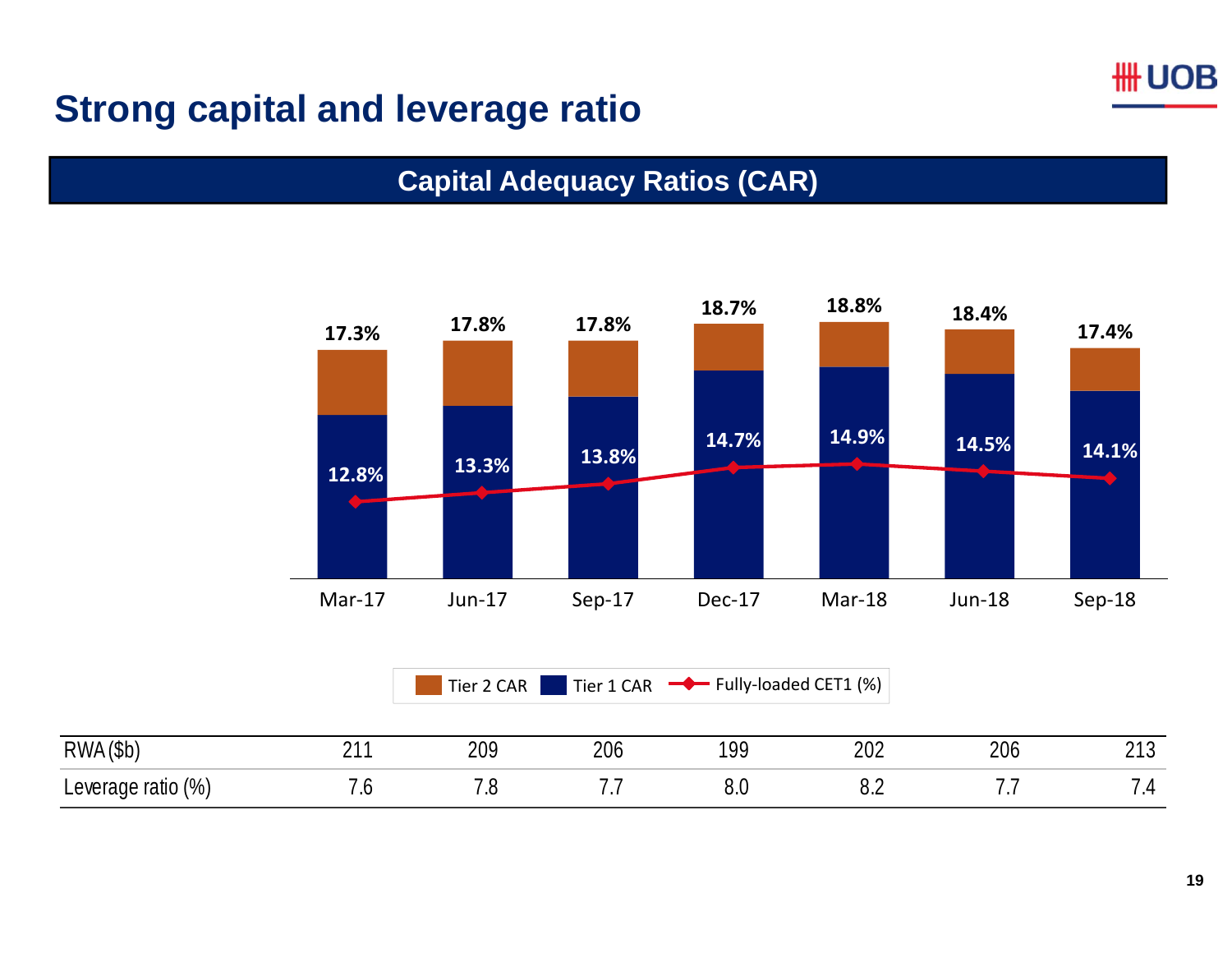# **Appendix :**

# **HH UOB**

#### **Performance of Major Territories**

- $\equiv$ Singapore
- $\blacksquare$ Malaysia
- ‐- Thailand
- ‐- Indonesia
- ‐ Greater China

#### **China exposure**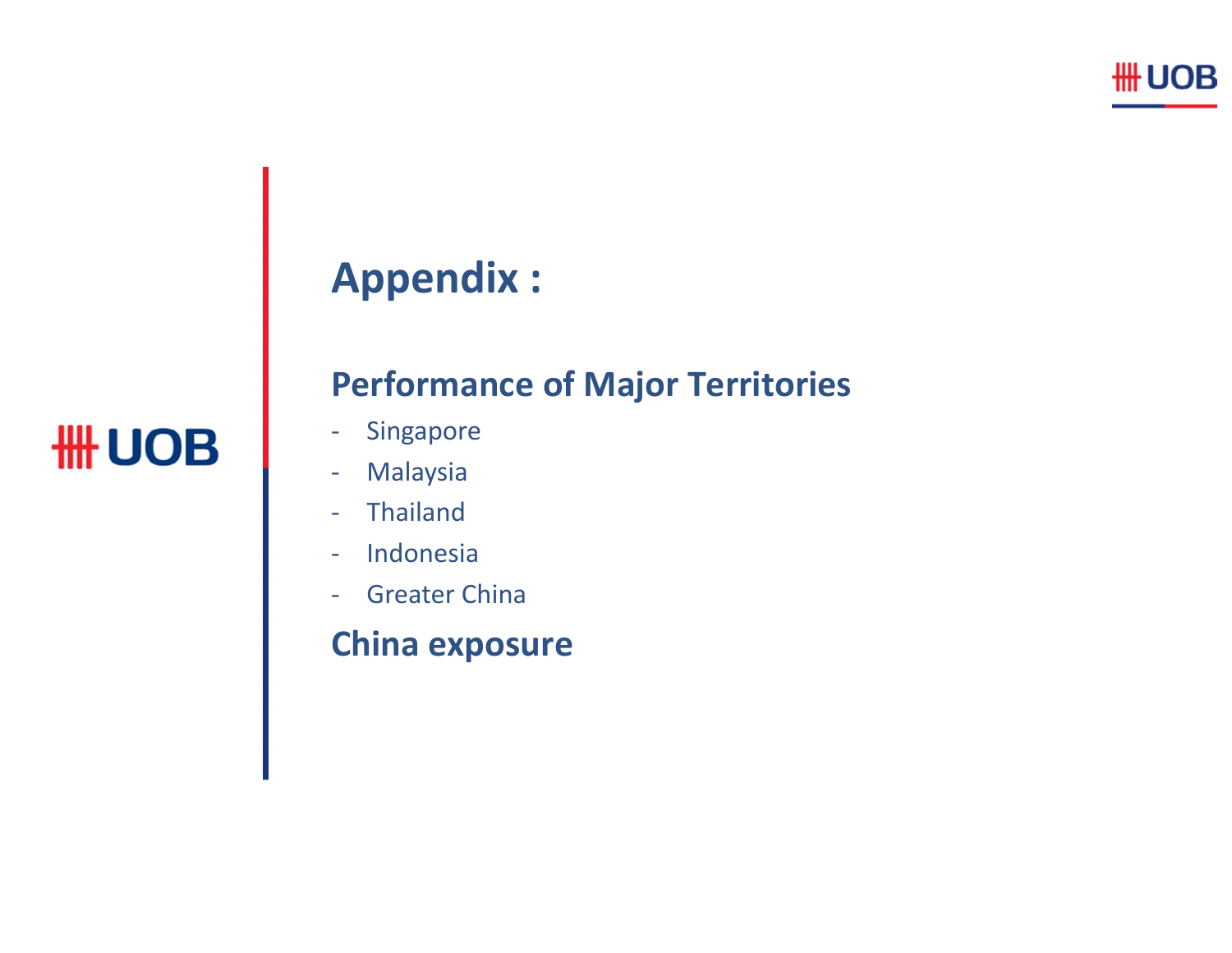#### **HH UOB**

#### **Singapore – Key Financials**

|                            | <b>9M18</b>   | <b>9M17</b>   | $+$ /(-)      | <b>3Q18</b> | <b>2Q18</b> | $+$ /(-) |
|----------------------------|---------------|---------------|---------------|-------------|-------------|----------|
|                            | $\mathsf{Sm}$ | $\mathsf{Sm}$ | $\frac{9}{6}$ | \$m\$       | \$m\$       | $\%$     |
| Net interest income        | 2,631         | 2,233         | 18            | 912         | 887         | 3        |
| Net fee income             | 908           | 840           | 8             | 289         | 302         | (4)      |
| Other non-interest income  | 372           | 564           | (34)          | 114         | 154         | (26)     |
| <b>Total income</b>        | 3,911         | 3,637         | 8             | 1,315       | 1,342       | (2)      |
| Less: Expenses             | 1,710         | 1,498         | 14            | 572         | 581         | (1)      |
| <b>Operating profit</b>    | 2,201         | 2,139         | 3             | 743         | 761         | (2)      |
| Less: Total allowances     | 71            | 358           | (80)          | 24          | 11          | >100     |
| Add: Assoc & JV            | 52            | 36            | 46            | 15          | 19          | (24)     |
| <b>Profit before tax</b>   | 2,183         | 1,816         | 20            | 734         | 770         | (5)      |
|                            |               |               |               |             |             |          |
| Financial indicators (%)   |               |               |               |             |             |          |
| Net interest margin        | 1.49          | 1.35          |               | 1.49        | 1.51        |          |
| Cost/Income ratio          | 43.7          | 41.2          |               | 43.5        | 43.3        |          |
| Customer loans (net) - \$b | 148.9         | 141.5         | 5%            | 148.9       | 146.2       | 2%       |
| Loan/Deposit ratio         | 75.5          | 76.9          |               | 75.5        | 76.2        |          |
| NPL ratio ^                | 1.9           | 1.6           |               | 1.9         | 1.9         |          |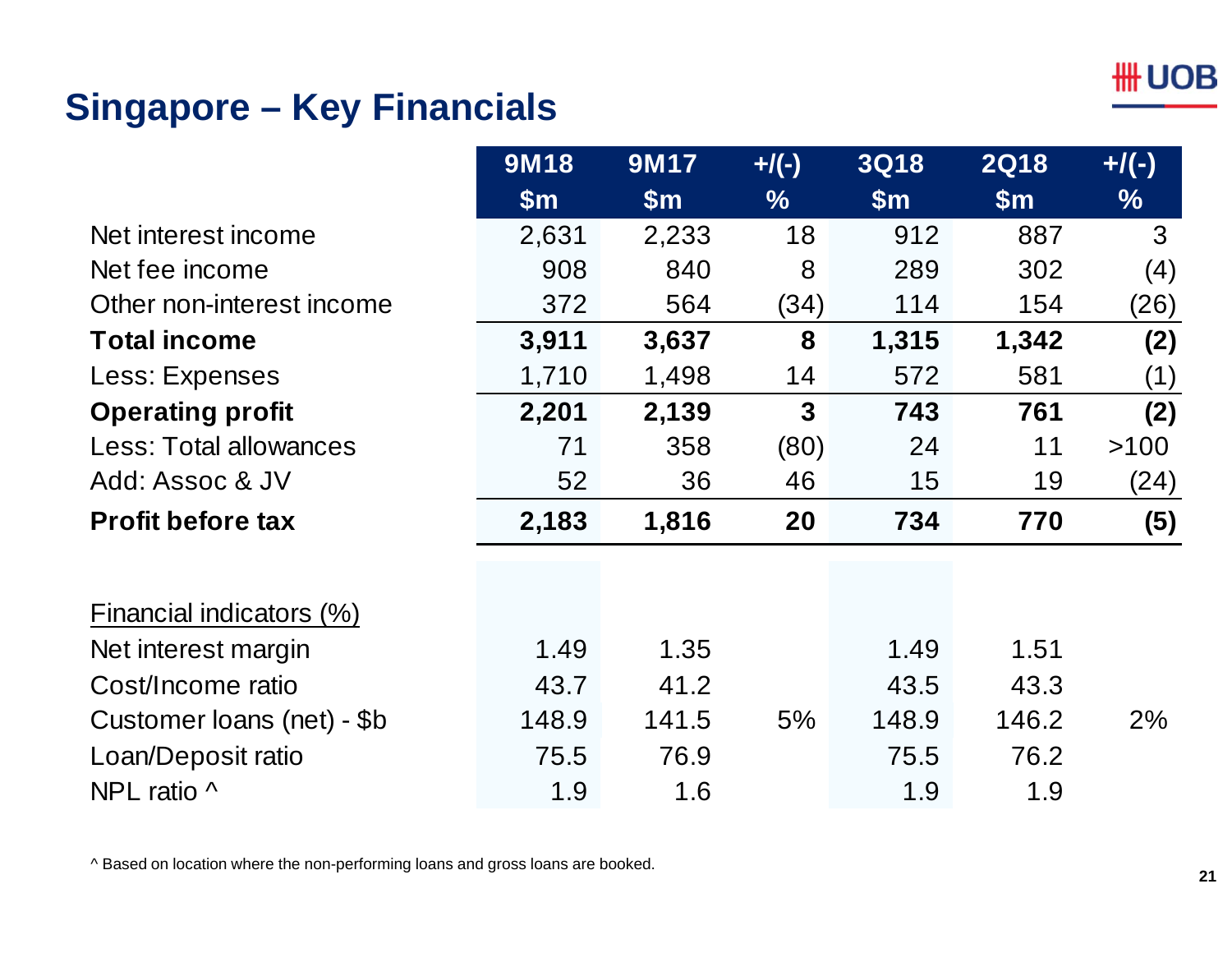#### **Malaysia – Key Financials**

|                                 | <b>9M18</b> | <b>9M17</b> | $+$ /(-)       | <b>3Q18</b> | <b>2Q18</b> | $+$ /(-)         |
|---------------------------------|-------------|-------------|----------------|-------------|-------------|------------------|
|                                 | RM'm        | RM'm        | $\frac{9}{6}$  | RM'm        | RM'm        | $\frac{0}{6}$    |
| Net interest income             | 1,635       | 1,602       | $\overline{2}$ | 566         | 543         | 4                |
| Net fee income                  | 450         | 445         | 1              | 136         | 145         | (6)              |
| Other non-interest income       | 265         | 218         | 22             | 83          | 78          | 6                |
| <b>Total income</b>             | 2,350       | 2,265       | 4              | 785         | 766         | $\overline{2}$   |
| Less: Expenses                  | 880         | 804         | 9              | 298         | 291         | $\overline{2}$   |
| <b>Operating profit</b>         | 1,470       | 1,461       | 1              | 487         | 475         | 3 <sup>1</sup>   |
| Less: Total allowances          | 137         | 44          | >100           | 55          | 45          | 22               |
| <b>Profit before tax</b>        | 1,333       | 1,417       | (6)            | 432         | 430         | $\boldsymbol{0}$ |
| <b>Profit before tax (S\$m)</b> | 447         | 452         | (1)            | 144         | 145         | (1)              |
| Average Exchange rate           | 2.98        | 3.13        |                | 3.01        | 2.97        |                  |
| Financial indicators (%)        |             |             |                |             |             |                  |
| Net interest margin             | 2.09        | 2.17        |                | 2.04        | 2.07        |                  |
| Cost/Income ratio               | 37.4        | 35.5        |                | 38.0        | 38.0        |                  |
| Customer loans (net) - RM'b     | 88.7        | 81.4        | 9%             | 88.7        | 86.7        | 2%               |
| Loan/Deposit ratio              | 97.9        | 94.7        |                | 97.9        | 96.8        |                  |
| NPL ratio ^                     | 1.8         | 1.8         |                | 1.8         | 1.8         |                  |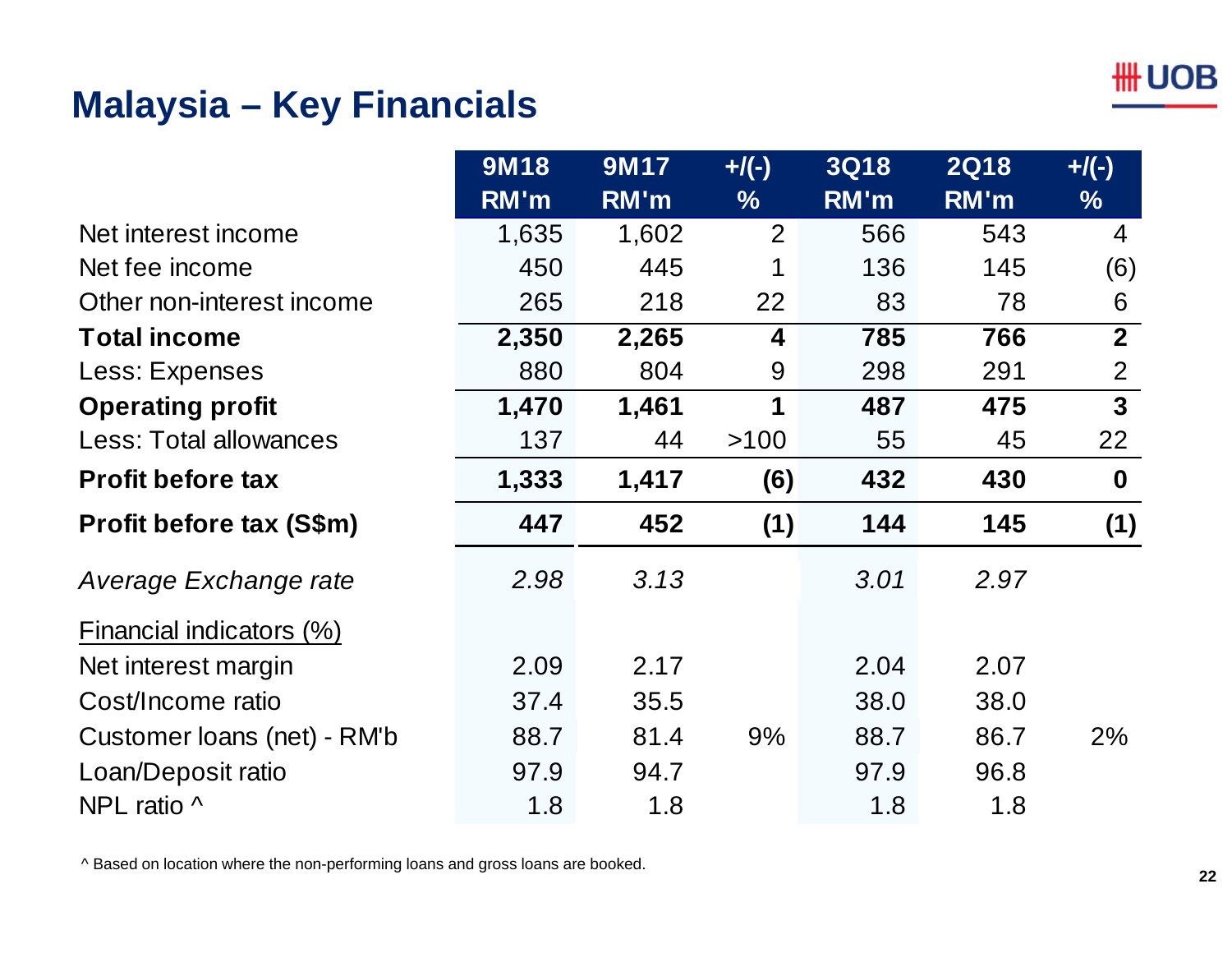#### **\# UOB**

#### **Thailand – Key Financials**

|                                 | 9M18         | 9M17         | $+$ /(-)      | <b>3Q18</b> | <b>2Q18</b> | $+$ /(-)       |
|---------------------------------|--------------|--------------|---------------|-------------|-------------|----------------|
|                                 | <b>THB'm</b> | <b>THB'm</b> | $\frac{9}{6}$ | THB'm       | THB'm       | $\frac{9}{6}$  |
| Net interest income             | 12,568       | 11,532       | 9             | 4,310       | 4,189       | 3              |
| Net fee income                  | 3,655        | 3,496        | 5             | 1,263       | 1,158       | 9              |
| Other non-interest income       | 802          | 711          | 13            | 263         | 283         | (7)            |
| <b>Total income</b>             | 17,025       | 15,739       | 8             | 5,836       | 5,630       | 4              |
| Less: Expenses                  | 9,907        | 9,463        | 5             | 3,404       | 3,351       | 2              |
| <b>Operating profit</b>         | 7,118        | 6,275        | 13            | 2,432       | 2,279       | $\overline{7}$ |
| <b>Less: Total allowances</b>   | 1,943        | 2,322        | (16)          | 546         | 833         | (34)           |
| <b>Profit before tax</b>        | 5,175        | 3,953        | 31            | 1,886       | 1,446       | 30             |
| <b>Profit before tax (S\$m)</b> | 216          | 160          | 35            | 79          | 60          | 32             |
| Average Exchange rate           | 23.91        | 24.64        |               | 23.86       | 24.13       |                |
| Financial indicators (%)        |              |              |               |             |             |                |
| Net interest margin             | 3.37         | 3.51         |               | 3.41        | 3.36        |                |
| Cost/Income ratio               | 58.2         | 60.1         |               | 58.3        | 59.5        |                |
| Customer loans (net) - THB'b    | 363.7        | 331.9        | 10%           | 363.7       | 356.7       | $2\%$          |
| Loan/Deposit ratio              | 87.5         | 88.1         |               | 87.5        | 88.4        |                |
| NPL ratio ^                     | 2.6          | 2.8          |               | 2.6         | 3.2         |                |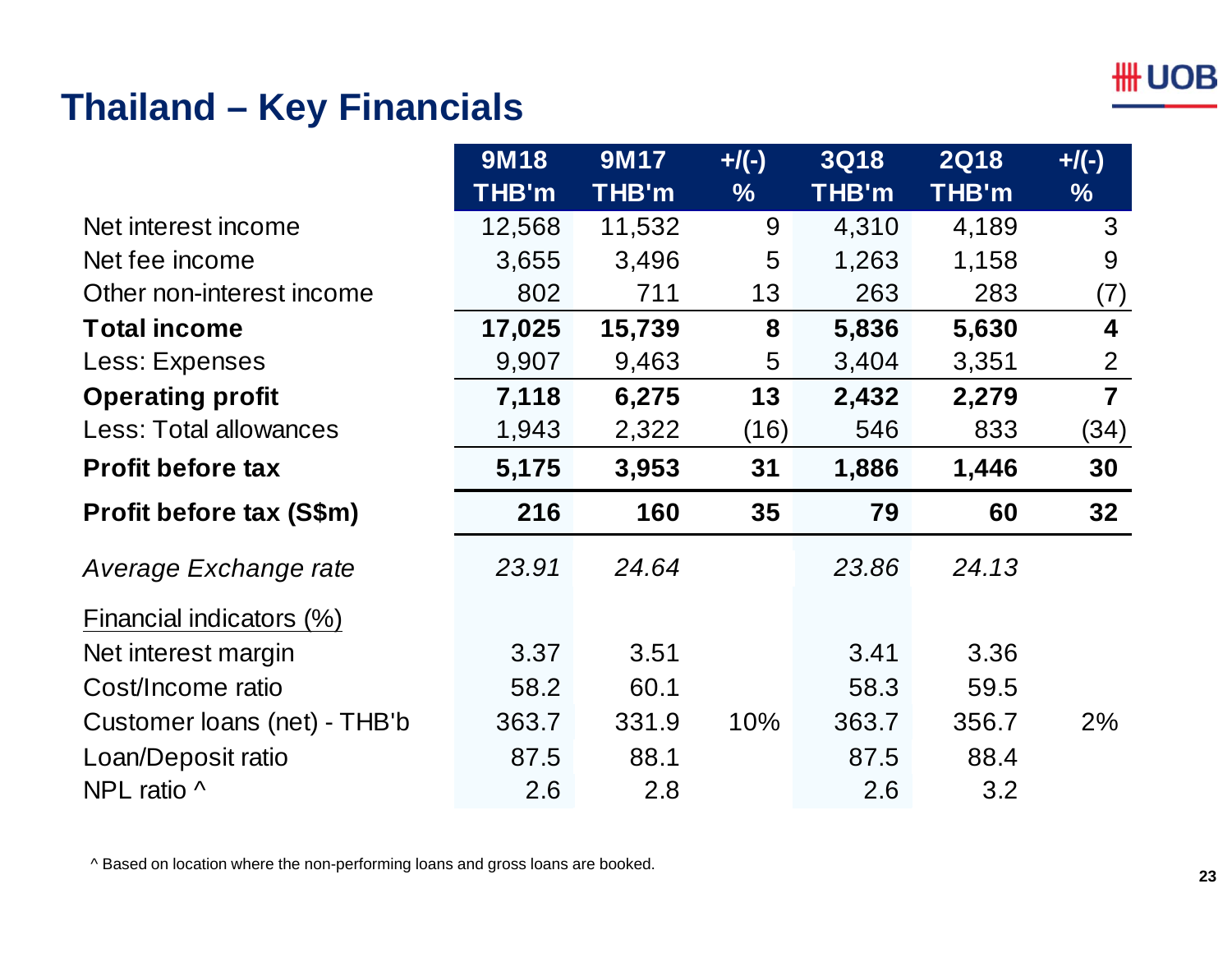#### **Indonesia – Key Financials**

|                                 | <b>9M18</b>  | 9M17         | $+$ /(-)       | <b>3Q18</b>  | <b>2Q18</b>  | $+$ /(-) |
|---------------------------------|--------------|--------------|----------------|--------------|--------------|----------|
|                                 | <b>IDR'b</b> | <b>IDR'b</b> | $\frac{9}{6}$  | <b>IDR'b</b> | <b>IDR'b</b> | $\%$     |
| Net interest income             | 2,487        | 2,462        | 1              | 823          | 861          | (4)      |
| Net fee income                  | 576          | 561          | 3              | 210          | 188          | 12       |
| Other non-interest income       | 393          | 334          | 18             | 162          | 102          | 59       |
| <b>Total income</b>             | 3,456        | 3,357        | $\mathbf{3}$   | 1,195        | 1,151        | 4        |
| Less: Expenses                  | 2,349        | 2,187        | $\overline{7}$ | 822          | 776          | 6        |
| <b>Operating profit</b>         | 1,107        | 1,169        | (5)            | 373          | 375          | (1)      |
| <b>Less: Total allowances</b>   | 518          | 870          | (40)           | 318          | 256          | 24       |
| Profit/(loss) before tax        | 589          | 299          | 97             | 55           | 119          | (54)     |
| Profit/(loss) before tax (S\$m) | 56           | 32           | 76             | 5            | 11           | (58)     |
| Average Exchange rate           | 10,465       | 9,360        |                | 11,312       | 10,397       |          |
| Financial indicators (%)        |              |              |                |              |              |          |
| Net interest margin             | 3.93         | 3.96         |                | 3.53         | 4.22         |          |
| Cost/Income ratio               | 68.0         | 65.1         |                | 68.8         | 67.4         |          |
| Customer loans (net) - IDR't    | 67.9         | 67.0         | $1\%$          | 67.9         | 66.0         | 3%       |
| Loan/Deposit ratio              | 84.6         | 91.0         |                | 84.6         | 87.5         |          |
| NPL ratio ^                     | 2.2          | 3.6          |                | 2.2          | 1.6          |          |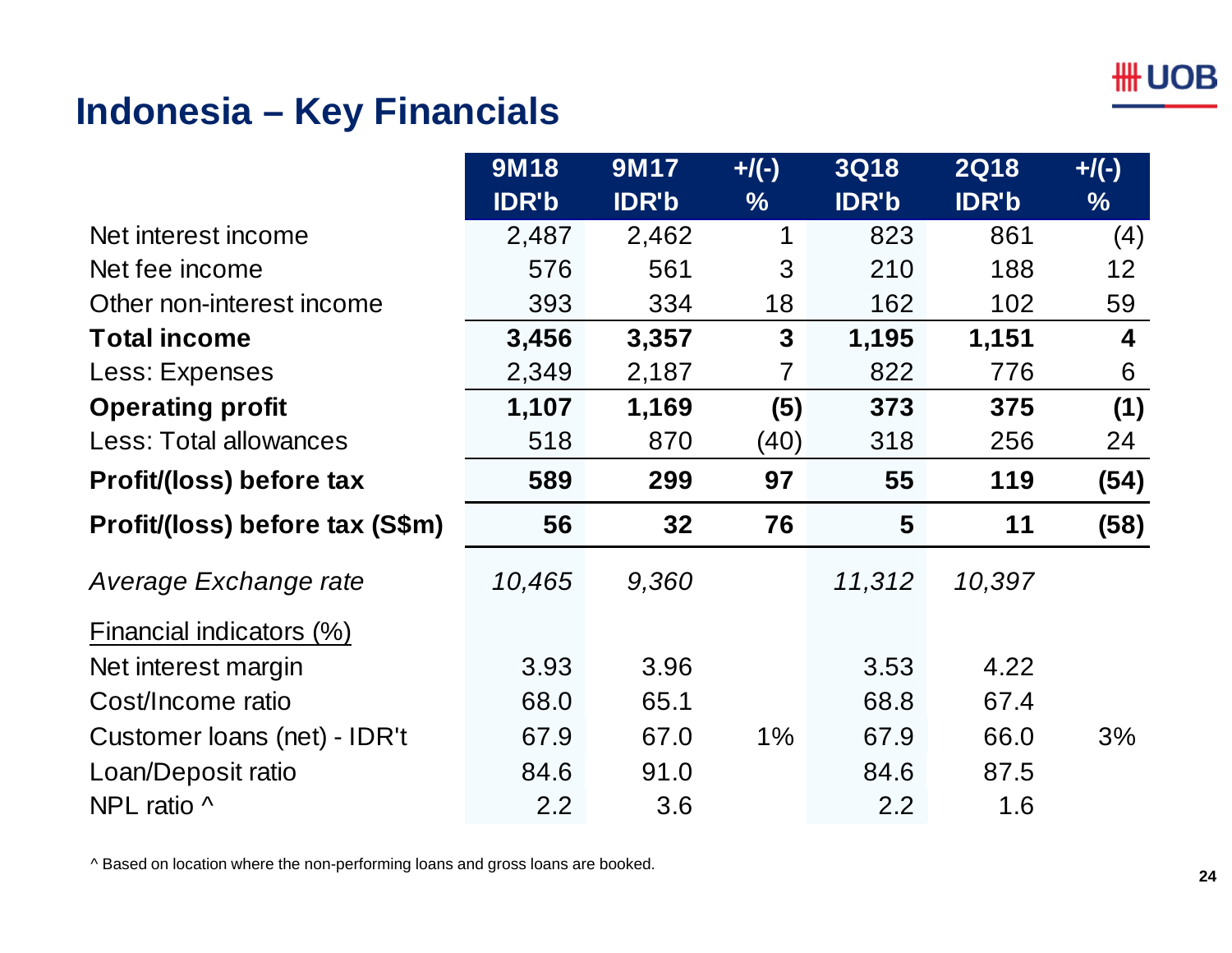

# **Greater China – Key Financials**

|                            | <b>9M18</b>   | <b>9M17</b> | $+$ /(-) | <b>3Q18</b> | <b>2Q18</b> | $+$ /(-) |
|----------------------------|---------------|-------------|----------|-------------|-------------|----------|
|                            | $\mathsf{Sm}$ | \$m\$       | $\%$     | \$m\$       | \$m\$       | $\%$     |
| Net interest income        | 320           | 294         | 9        | 113         | 103         | 10       |
| Net fee income             | 123           | 86          | 44       | 37          | 40          | (8)      |
| Other non-interest income  | 216           | 175         | 24       | 67          | 87          | (23)     |
| <b>Total income</b>        | 659           | 555         | 19       | 217         | 231         | (6)      |
| Less: Expenses             | 273           | 250         | 9        | 88          | 91          | (3)      |
| <b>Operating profit</b>    | 387           | 304         | 27       | 129         | 139         | (7)      |
| Less: Total allowances     | 29            | 22          | 31       | (8)         | 26          | ( > 100) |
| Add: Assoc & JV            | 29            | 34          | (13)     | 8           | 11          | (26)     |
| <b>Profit before tax</b>   | 387           | 316         | 22       | 145         | 124         | 16       |
| Financial indicators (%)   |               |             |          |             |             |          |
| Net interest margin        | 0.89          | 1.02        |          | 0.86        | 0.84        |          |
| Cost/Income ratio          | 41.4          | 45.1        |          | 40.6        | 39.6        |          |
| Customer loans (net) - \$b | 32.3          | 25.9        | 25%      | 32.3        | 32.1        | $1\%$    |
| Loan/Deposit ratio         | 163.2         | 158.7       |          | 163.2       | 162.5       |          |
| NPL ratio $\wedge$         | 0.2           | 0.4         |          | 0.2         | 0.2         |          |